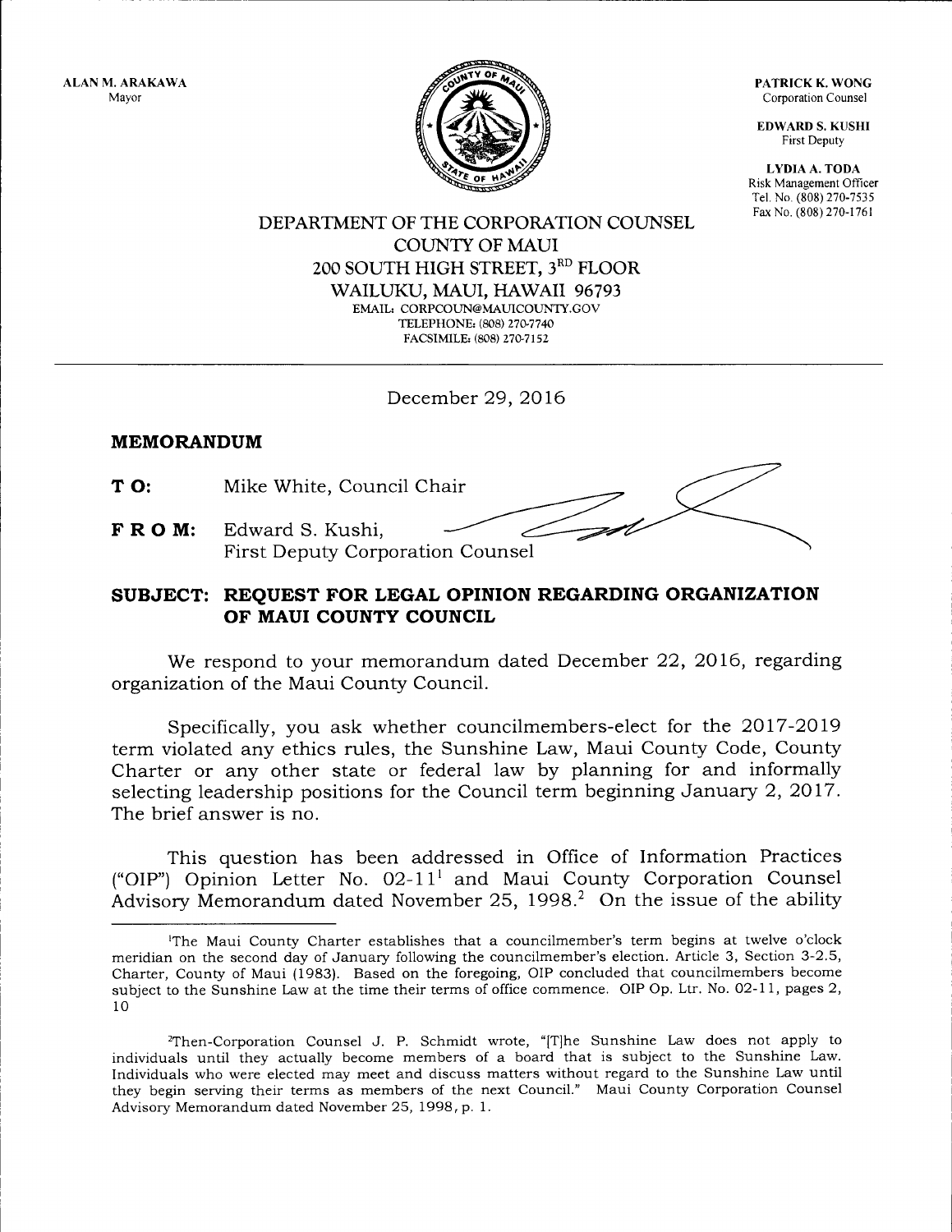Council Chair Mike White December 29, 2016 Page 2

of councilmembers-elect to participate in organizational meetings prior to taking office, the foregoing OIP Opinion Letter and Corporation Counsel Advisory Memorandum are in accord. The Sunshine Law does not prohibit councilmembers-elect from participating in organizational meetings of the County Council for a future council term.

A review of Chapter 92, H.R.S., indicates there have been no amendments to the Sunshine Law that would affect OIP Op. Ltr., No. O2-LL or the November 25, 1998 Corporation Counsel Advisory Memorandum. Similarly, a review of the OIP opinions (current to December 13, 2016) and Hawaii appellate court opinions issued subsequently indicate that there have been no superseding opinions or decisions that would overrule or modify OIP Op. Ltr., No. O2-ll or the November 25, 1998 Corporation Counsel Advisory Memorandum.<sup>3</sup>

You also ask whether any ethics rules may have been violated. The foregoing OIP opinion and Corporation Counsel memorandum did not address code of ethics considerations. The Maui County Code of Ethics applies to "Elected and appointed officers and emp1oyees..."4 We believe the same analysis used to evaluate a Sunshine Law violation would apply to allegations of violations of the Code of Ethics. Councilmembers-elect do not become subject to the Code of Ethics until they take office.

Lastly, there are no Maui County Code nor Maui County Charter provisions that address the question presented.

Please contact me if you have any questions.

ESK:lkk

encls:OIP Op. Ltr. No. O2-ll

Corporation Counsel Advisory Memorandum dated November 25, 1998 Corporation Counsel Advisory Memorandum dated April 12, 1999

APPROVED FOR TRANSMITTAL:

PATRICK K. WONG Corporation Counsel 20t6-t822

<sup>3</sup>In an advisory memorandum dated April 12, 1999, Corporation Counsel James Takayesu, who succeeded J, P. Schmidt, concurred with Mr. Schmidt's November 25, 1998 Advisory Memorandum.

<sup>4</sup>Article 10, Charter, County of Maui (1983)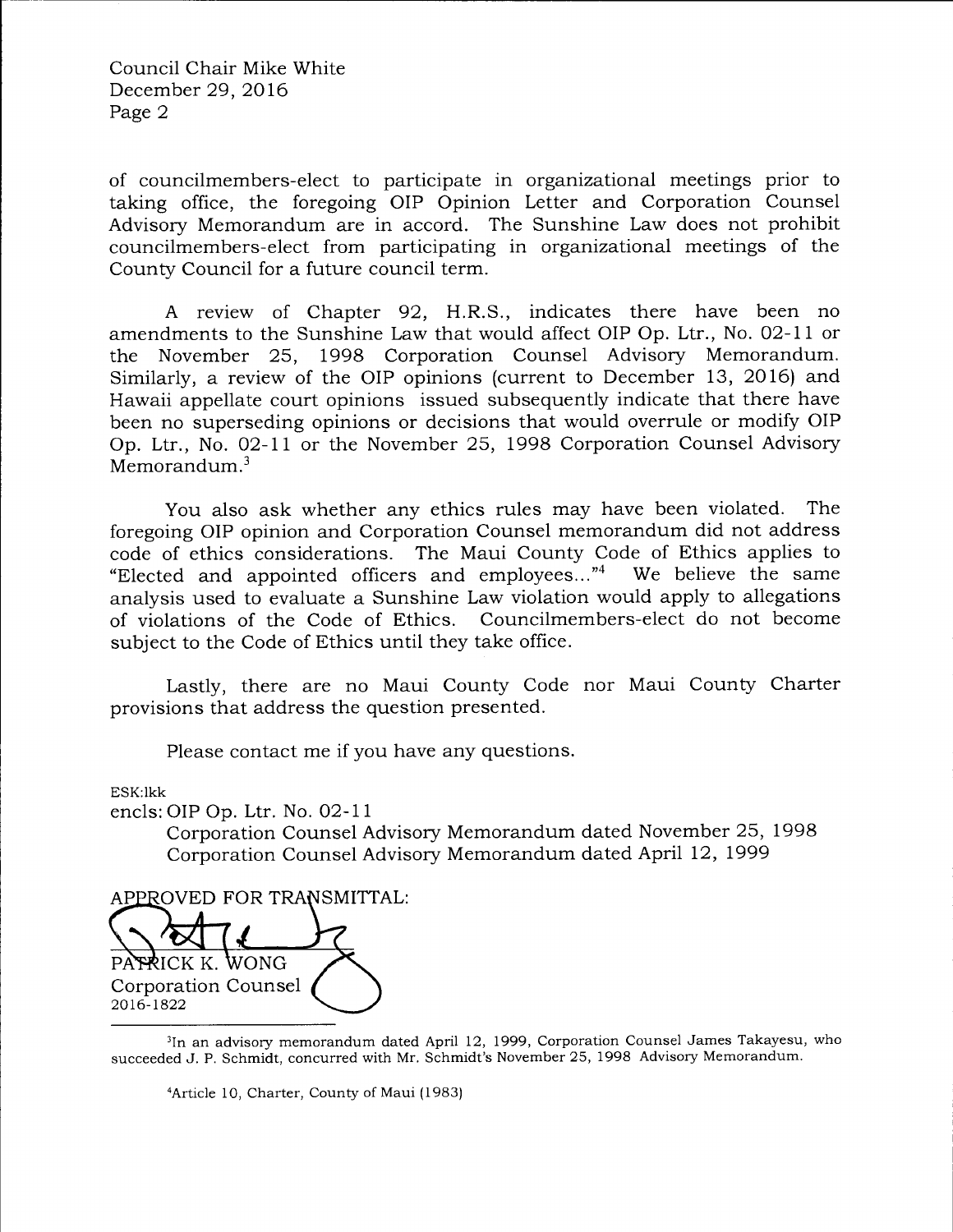November 14,20Oz

Mr. Anthony Sommer Reporter, Star-Bulletin Kauai 3501 Rice Street, Suite 200 A Lihue, Hawaii 96766

> Re: Meetings of Councilmembers Who Have Not Yet Officially Taken Office to Discuss Selection of Officers

Dear Mr. Sommer:

This is in response to your letter to the Office of Information Practices ('OIP") for an opinion on the above-referenced matter.

#### ISSUE PRESENTED

Whether members of county councils<sup>1</sup> are subject to part I of chapter 92, Hawaii Revised Statutes ("Sunshine Law"), prior to officially taking office when they meet to discuss selection of officers.

#### BRIEF ANSWER

No. Section 11-155, Hawaii Revised. Statutes, states that the term of office of an elected official shall begin at the close of polls on election day unless otherwise provided. Article VIII of the State Constitution allows the counties to create charter provisions with respect to their legislative and administrative structure and organization. Each county has its own charter provision indicating that terms of office of newly elected members of its county council commence at a date later than the close of polls on election day. Councilmembers are sworn in on the day their terms of office officially commence under each county charter. Thus, in accordance with section 11-155, Hawaii Revised Statutes, and the State Constitution, the counties have each set dates later than the official close of the polls on election day for

OIP Op. Ltr. No. 02-11

The counties of Kauai, Maui, and Hawaii all have county councils. The City and County of Honolulu has a City Council. These four bodies are referred to collectively as "county councils."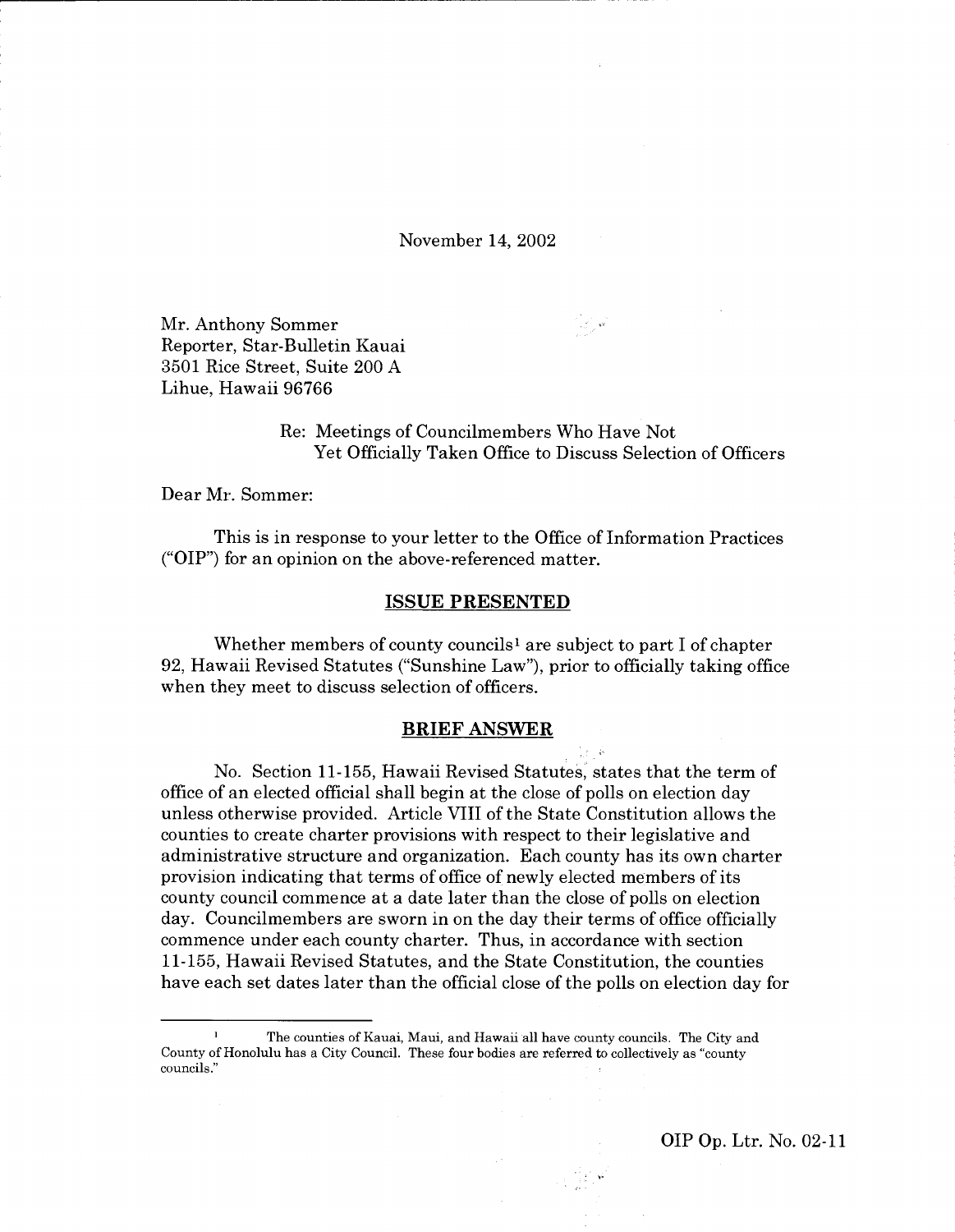councilmembers' terms of office to commence. Once a councilmember's term of office officially begins under a county charter, he or she becomes subject to the Sunshine Law.

 $\label{eq:2} \mathcal{L}_{\text{max}}^{\text{max}} \mathcal{L}_{\text{max}}^{\text{max}}$ 

The Sunshine Law does contain a provision specifically addressing discussions by board members of the selection of board officers. Section 92-2.5(c), Hawaii Revised Statutes, states "[d]iscussions between two or more members of a board, but less than the number of members which would constitute a quorum for the board, concerning the selection of the board's officers may be conducted in private without limitation or subsequent reporting." Based on this clear provision, the OIP opines that less than a quorum of a board may meet privately and without limitation or subsequent reporting to discuss selection of board officers, regardless of whether or not board members have officially taken office. Whether board members have officially taken office is irrelevant, so long as the meeting is restricted to less than the number of members that would constitute a quorum.

The OIP is of the opinion that it is not illegal for a quorum of newly elected members of a council to meet privately to discuss selection of officers prior to commencement of their terms of office. The OIP also believes, however, that a loophole in the Sunshine Law allows such an assemblage, which would be prohibited after councilmembers officially take office. Therefore, for the reasons set forth below, the OIP **strongly recommends** that a quorum of members-elect of a board not assemble privately prior to officially taking office to discuss selection of board offieers, in keeping with the spirit of the Sunshine Law. The OIP also notes that this issue can be brought before the Legislature for clarification.

#### FACTS

In a letter to the OIP of November 18, 1998, you advised that four incumbents and three "new-comers" were elected to the County Council for the County of Kauai ("Kauai County Council") in the November 3, 1998, election. You also advised that on November 9 and 12, 1998, the newly elected Councilmembers met in a "caucus" that was closed to the public and the media. During the November 12, 1998 "caucus," a chairman was elected and the other six Councilmembers were given committee chairmanships. You advised that no notice and agenda were filed, and no record was kept of the caucuses. You also advised that a news release was issued on Kauai County Council letterhead, and at County expense, on November 12,1998,

OIP Op. Ltr. No. 02-ll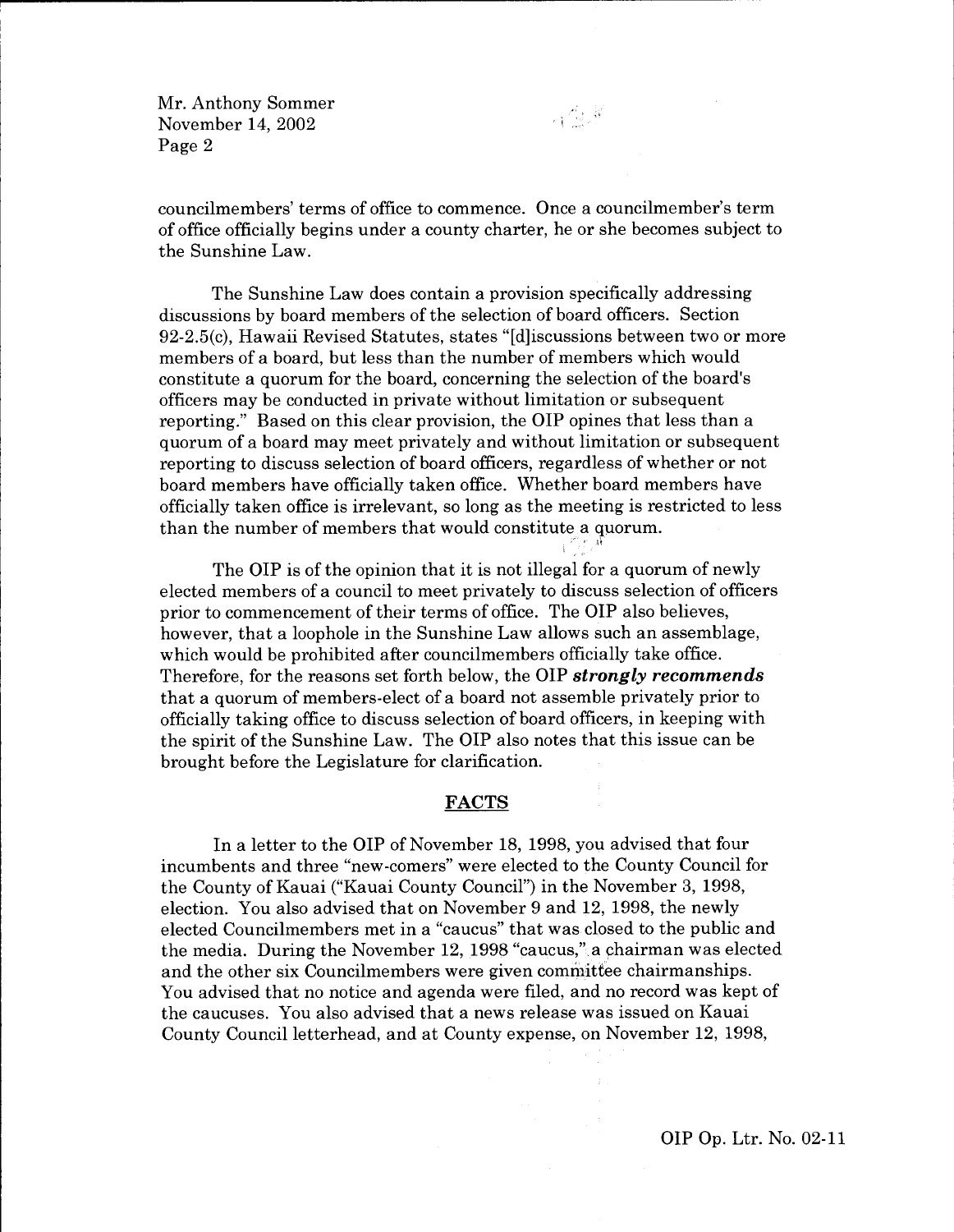announcing the election of the Council chair and the committee chairs. These seven Councilmembers were to be sworn in on December 1, 1998.

Finally, you indicated that your employer, a local print media, had no intent to overturn decisions of the Kauai County Council regarding its Ieadership and organization, because even if the selection was done improperly, it would be remedied at the first "official"'Council meeting of December 1, 1998, after the swearing-in ceremony. You asked the OIP whether elected members of a council can meet secretly at all prior to being sworn in.

## I. County Practices

After receiving your request for an opinion, the OIP solicited responses from the four counties. Three counties responded.

#### A. County of Kauai

The OIP received a letter from Kauai County Council Chair Ronald Kouchi dated April 20, 1999. Chair Kouchi's letter advised that the practice of "caucusing" or informal discussion among newly elected legislators has been ongoing statewide somewhat publicly for some period of time.

Chair Kouchi's letter noted that none of the newly elected Councilmembers had been sworn in at the time of the caucuses, and the 1998 general election had not yet been certified as required by statute. This meant that the election results could still have been challenged.

Chair Kouchi advised that under section 3.03 of the Revised Charter of the County of Kauai, the Kauai county councilmembers' terms of office commence at noon on the first working day of December following their election. Chair Kouchi also advised that no matters affecting the county can be decided upon by unofficial acts of an unofficial body.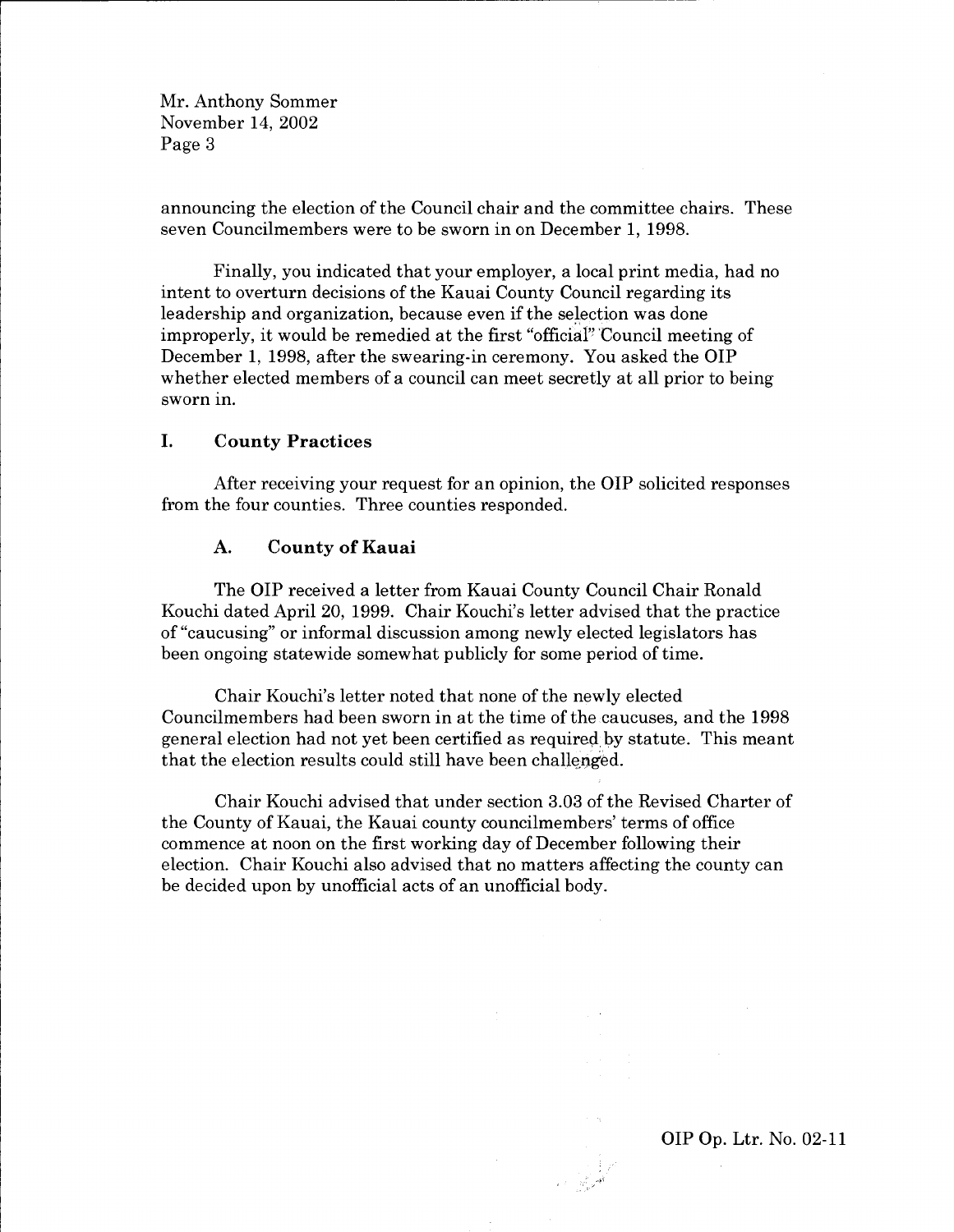## B. City and County of Honolulu

The City Council for the City and County of Honolulu ("Honolulu City Council") responded to the OIP via then Chair, Mufi Hanneman, in a letter dated April 9, 1999. Mr. Hanneman advised that the Corporation Counsel for the City and County of Honolulu ("Honolulu Corporation Counsel") had twice addressed this issue, and enclosed copies of letters from the Honolulu Corporation Counsel dated November 20, 1978, and September 13, 1985.

 $\frac{1}{2}$ 

The letter from the Honolulu Corporation Counsel of November 20, 1978, opined that an informal assemblage of seven democratic party members of the Honolulu City Council to consider leadership and assignment to various committees was not subject to the Sunshine l,aw because:

- 1. The term of office of the individuals present  $\tilde{a}$ t the assemblage commenced after the date of that assemblage,
- The members were not qualified to exercise powers of their offices 2. because they had not taken an oath of office for the new term,
- The assemblage was not organized pursuant to the provisions of D. section 3-108(1) of the Revised Charter of the City and County of Honolulu ("Honolulu City Charter"), and
- 4. Since they did not observe the requirements noted above, any action taken by the informal assemblage was not official.

The Honolulu Corporation Counsel also noted in its letter of November 20, 1978, that it was "an established custom in our political process in which the majority group of a legislative body exercises its privilege of tentatively establishing its leadership and assignments to the council standing committees for the ensuing term." The Honolulu Corporation Counsel therefore concluded that those in attendance at the informal assemblage could close the meeting to the public and the media because it was not <sup>a</sup> meeting of a duly constituted council, and therefore, not subject to the Honolulu City Charter or the Sunshine Law.

In its letter of September 13, 1985, the Honolulu Corporation Counsel noted that a party "caucus" was a "time honored means of obtaining legislative harmony and efficiency, and a possible means to circumvent the

OIP Op. Ltr. No. 02-lI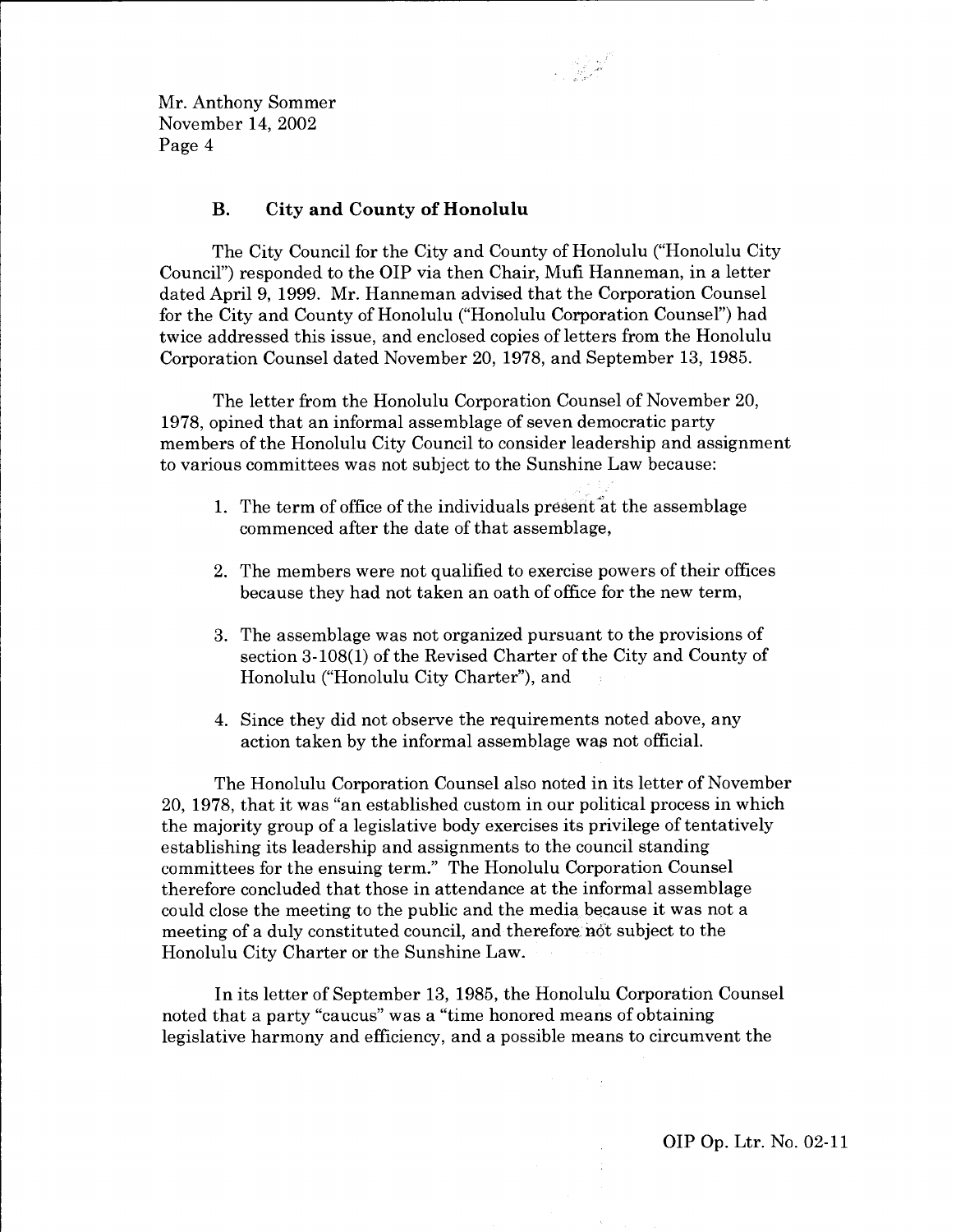open meetings law." This letter is not directly on point, however, as it appears to discuss party caucusing after councilmembers take office.

Regarding party caucusing, the Honolulu Corporation Counsel adopted a so-called "compromise" based on New York caseilaw"in its September 13, 1985, letter, until such time as the Legislature addresses the issue. New York found that "technical" violations, such as a caucus which agreed to a resolution calling for a public hearing on a reapportionment plan, did not call for sanction because the result actually increased public awareness. Second, the New York courts emphasized the impropriety of using the "caucus" mechanism to shield deliberations on public matters from the public. Finally, New York construed the definition of a caucus narrowly, by pointing out the distinction between discussion of the private matters of a political party, and the discussion of public matters, which happen to be limited to the members of one party.

## C. County of Maui

In a letter to the OIP dated April 9, 1999, then Maui County Council Chair Patrick Kawano stated his belief that the Sunshine Law is inapplicable to the Maui County Council prior to members being sworn in, for the following reasons:

- 1. legal research showed no state court decisions in which a councilmember-elect was held subject to the Sunshine Law prior to taking office,
- 2. counties have the authority to dictate terms,of office for elected officials, and Maui's Council terms commence on January 2 of odd numbered years,
- 3. there is only one Maui County Council at a time. Even after election day, the previously elected Council remains the only Council until inauguration day on January 2,
- 4. newly elected councilmembers lack the means of complying with the Sunshine Law's requirements because they do not yet have control over government offices or employees, and they have no staff or budget,

ł.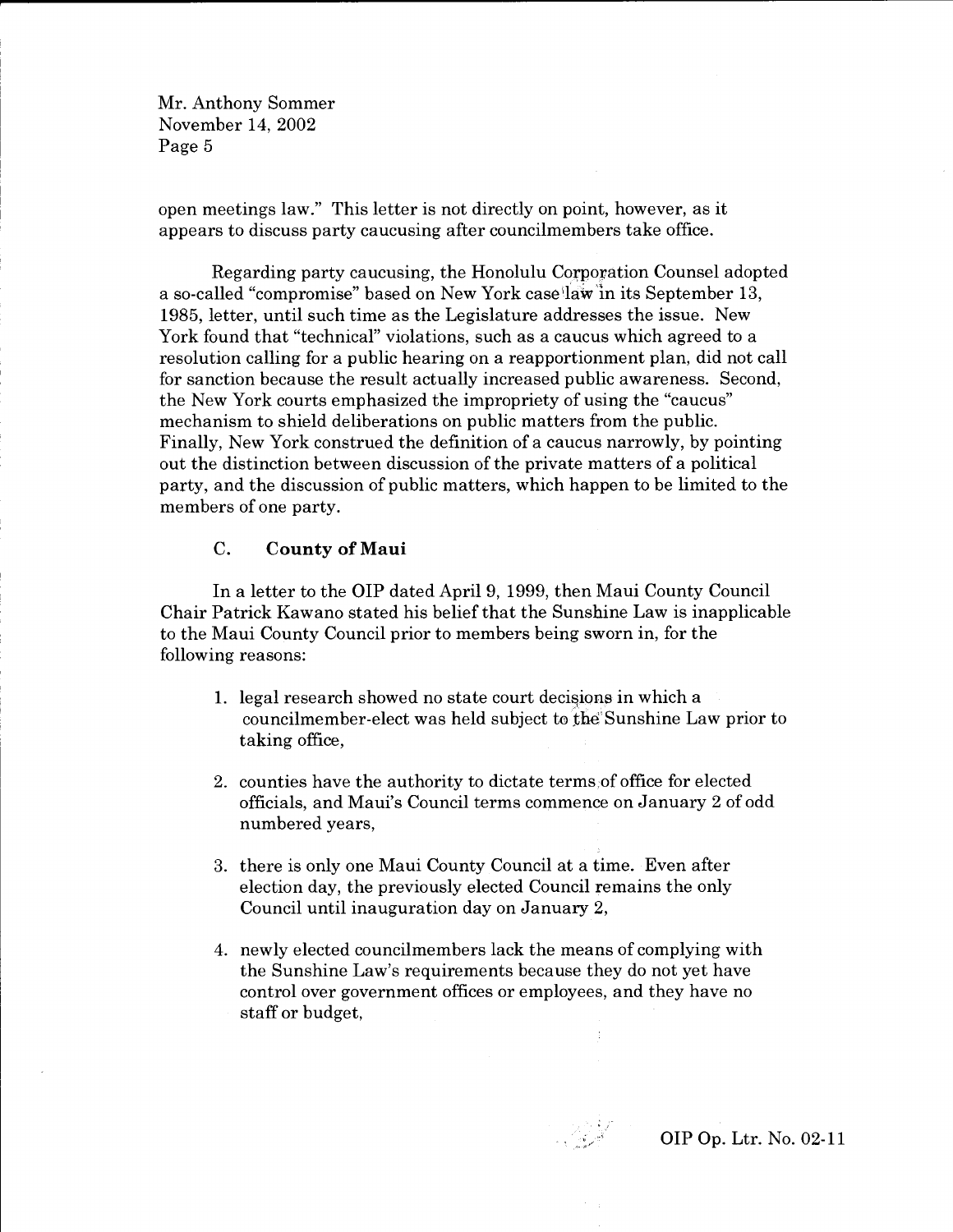- 5. prior to taking an oath of office, councilmembers do not have "supervision, control jurisdiction or advisory power over specific matters" under section 92-2(1), Hawaii Revised Statutes, and
- a rule that prevents private citizens (such as elected officials who 6. have not yet assumed power) from meeting with one another would probably violate the Constitutional right to free association.

The OIP was provided with a letter from the Corporation Counsel for the County of Maui ("Maui Corporation Counsel") dated November 25, 1998, which opined that the Sunshine Law does not apply to individuals until they actually become members of a board that is subject to the Sunshine Law. It advised that individuals who were elected may meet and discuss matters without regard to the Sunshine Law until they begin serving their terms. The Maui Corporation Counsel did caution, however, that current Councilmembers who have been reelected must be careful not to discuss any matters that are currently on the current Council's agenda outside of Council meetings because those current Councilmembers are subject to the Sunshine Law. Current Councilmembers who have been reelected may discuss matters of concern to the next Council without regard to the Sunshine Law since they are not yet members of the next Council.

It was the opinion of the Maui Corporation Counsel that the organtzation of the next Council is a matter in which the current Council clearly has no interest or concern. Therefore, newly elected Councilmembers may discuss organization of the next Council whether or not they are sitting on the current Council because these discussions are not subject to the Sunshine Law.

#### **DISCUSSION**

## I. BACKGROUND

#### A. OIP's Jurisdiction

The OIP is charged with administering part I of chapter 92, Hawaii Revised Statutes, and is required to take action to oversee compliance with the Sunshine Law, in part by receiving and resolving complaints filed concerning the failure of any board to comply with the Sunshine Law. Haw. Rev. Stat. \$\$ 92-1.5, 92F-42(L8) (Supp. 2001).

OIP Op. Ltr. No. 02-11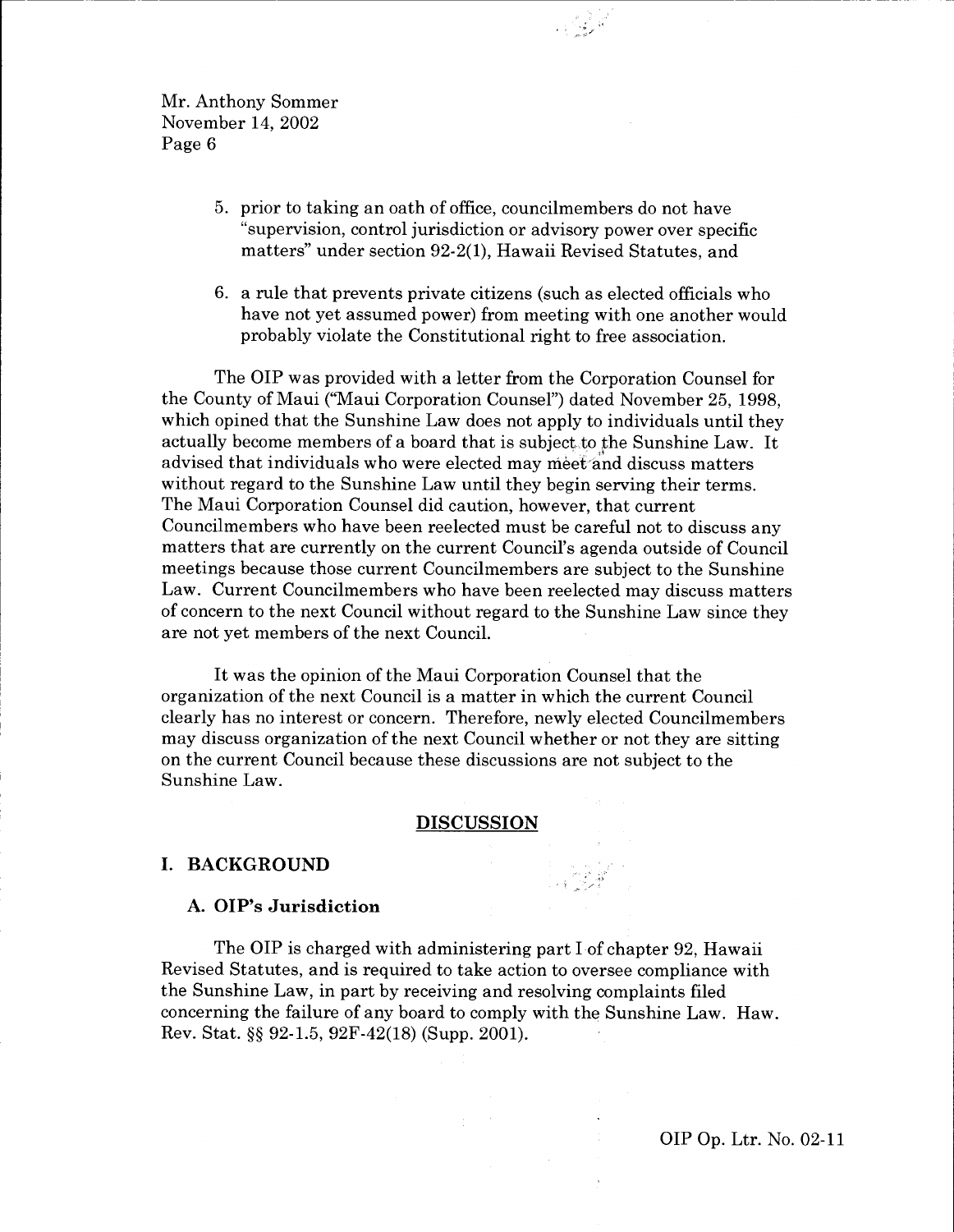#### B. Provisions on Openness

It is well established that county councils are "boards"<sup>2</sup> subject to the Sunshine Law. See Att. Gen. Op. 86-5. A board "meeting" is defined as "the convening of a board for which a quorum is required in order to make a decision or to deliberate toward a decision upon a matter over which the board has supervision, control, jurisdiction, or advisory power." Haw. Rev. Stat.  $\S 92-2$  (1993). A quorum is the majority of all members to which the board or commission is entitled, unless a law or ordinance indicates otherwise. Haw. Rev. Stat. S 92-15 (1993).

The Sunshine Law requires that every meeting of all boards be open to the public, that all persons be permitted to attend any meeting unless otherwise provided, and that all interested persons be allowed to present oral and written testimony on any agenda item. Haw. Rev. Stat. § 92-3 (1993).

## II. CREATION OF COUNTY COUNCILS

A "board" subject to the Sunshine Law must be created by constitution, statute, rule, or executive order. Haw. Rev. Stat. S 92-2 (1993). The Legislature was required by article VIII of the Constitution of the State of Hawaii, entitled "Local Government," to create county governments. This article of the State Constitution provides, in relevant part:

## CREATION; POWERS OF POLITICAL SUBDIVISIONS

Section 1. The legislature shall create counties, and may create other political subdivisions within the State, and provide for the government thereof. Each political subdivision shall have and exercise such powers as shall be conferred under general laws.

#### LOCAL SELF-GOVERNMENT; CHARTER

Section 2. Each political subdivision shall have the power to frame and adopt a charter for its own self-government

-i

<sup>2</sup> A "board' means "any agency, board, commission, authority, or committee of the State or its political subdivisions which is created by constitution, statute, rule, or executive order, to have supervision, control, jurisdiction, or advisory power over specfic matters and which is required to conduct meetings and to take official actions." Haw. Rev. Stat. § 92-2 (1993).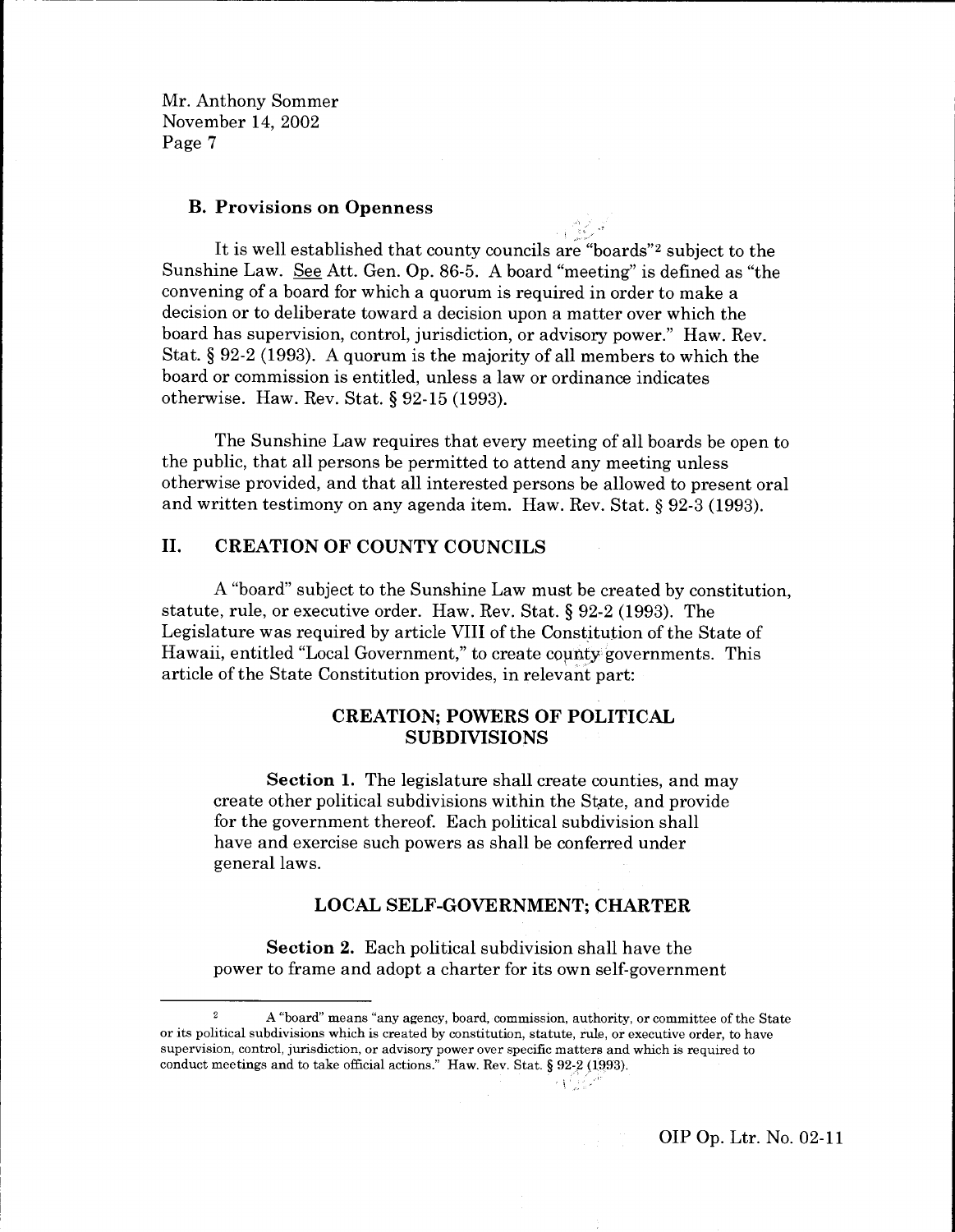> within which limits and under such procedures as may be provided by general law. Such procedures, however, shall not require the approval of a charter by a legislative body.

Charter provisions with respect to a political subdivision's executive, legislative and administrative structure and organization shall be superior to statutory provisions, subject to the authority of the legislature to enact general laws allocating and reallocating powers and functions.

of this section. A law may qualify as a general law even though it is inapplicable to one or more counties by reason of the provisions  $\rightarrow$  (  $\frac{d^2y}{dy^2}$  ).

## Haw. Const. art. VIII, §§ 1, 2.<sup>3</sup>

Accordingly, the Legislature set forth statutes pertaining to the counties at Title 6, Hawaii Revised Statutes. Each county has delegated its legislative powers to a county council<sup>4</sup> by means of charter provisions, and these four county councils have long been in existence.

## III. COMMENCEMENT OF COUNCILMEMBERS' OBLIGATION TO ADHERE TO THE SUNSHINE LAW

The Sunshine Law does not apply to individuals who are not members of a board as defined therein. The issue here is when must candidates who have been elected to a board subject to the Sunshine Law begin to follow the

#### $\operatorname{\bf STATEWIDE}$  LAWS

Section 6. This article shall not limit the power of the legislature to enact laws of statewide concern.

Haw. Const. art. VIII, S 6. The Court went on to say "the state legislature may enact general laws concerning state matters. Provisions of a charter or ordinance of a political subdivision of the state will be held superior to legislative enactments only if the charter provisions relate to a county government's executive, legislative or administrative structure and organization." City v. Arivoshi at 420-421.

See Rev. Charter of the County of Kauai art. III § 3.01 (rev. ed. 2000); Rev. Charter of the City and County of Honolulu art. III, § 3-101 (rev. ed. 2000); Rev. Charter of the County of Maui art. II, § 2-2, art. III, § 3-6 (rev. ed. 1999); Revised Charter of the County of Hawaii art. III, § 3-1 (rev. ed. 2000).

The Hawaii Supreme Court has ruled that the power of the Legislature to enact laws of statewide concern was not limited by section 2 of article \rIII of the State Constitution. Citv and County v. Ariyoshi, 67 Haw. 412, 416 (1984) ("City v. Ariyoshi"). This ruling was based on section 6 of the same article, which states: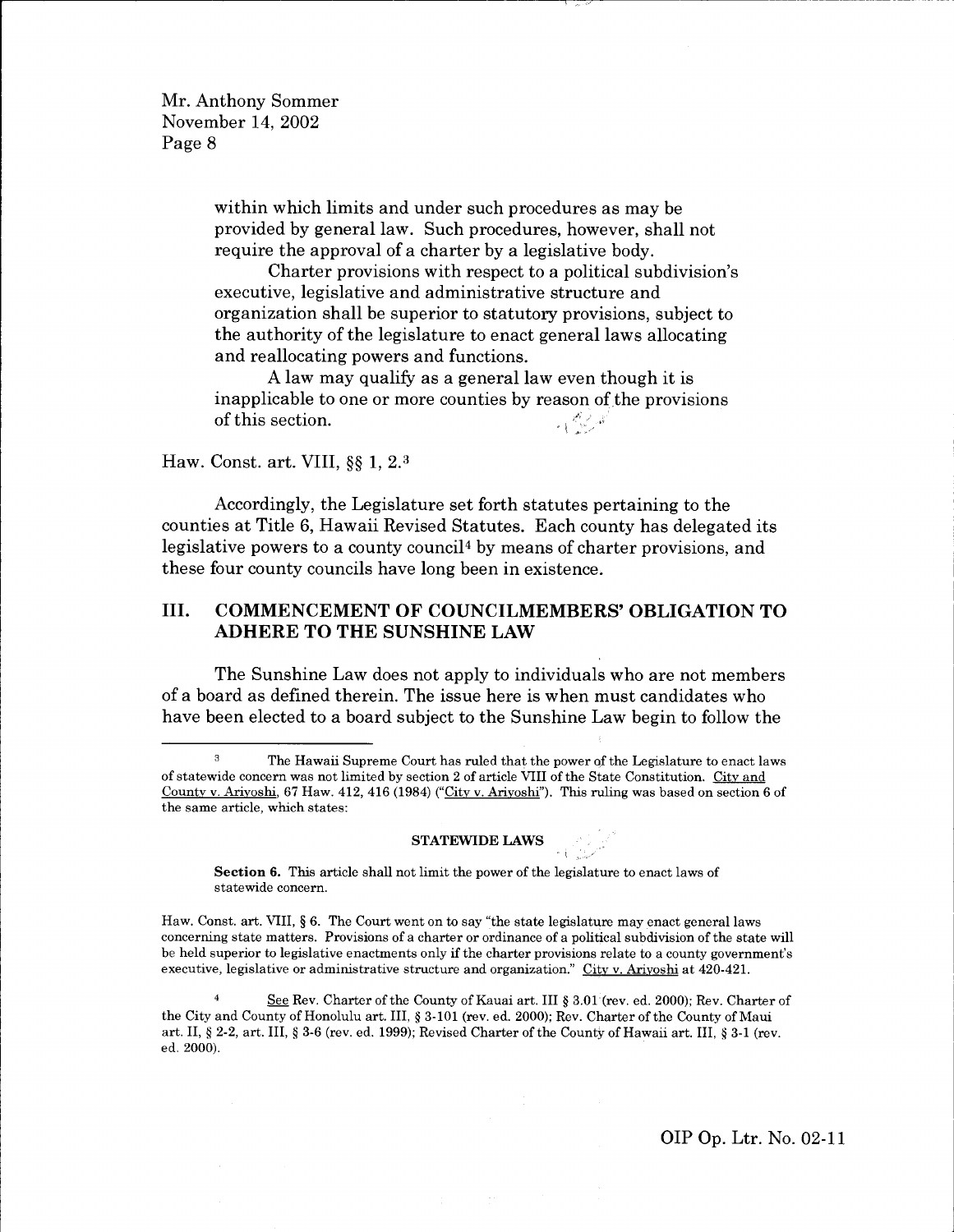Sunshine Law's requirements. The Sunshine Law is silent on this issue, and, as Maui County noted, there does not appear to be any relevant Hawaii case law. The OIP therefore looks to State election laws for guidance on when members of a county council become subject to the Sunshine Law.

 $\begin{array}{c} \begin{matrix} \sqrt{2} & \sqrt{2} & \sqrt{2} \\ \sqrt{2} & \sqrt{2} & \sqrt{2} \end{matrix} \end{array}$ 

Section 11-155, Hawaii Revised Statutes, states that a candidate's term of office begins on the close of polls on election day, unless otherwise provided. This provision further requires that the results of all elections be certified, which must be done after the time to contest an election has expired:

511-155 Certification of results of election. On receipt of certified tabulations from the election officials concerned, the chief election officer or county clerk in county elections shall compile, certify, and release the election results after the expiration of the time for bringing an election contest. . . . A certificate of election or a certificate of results declaring the results of the election as of election day shall be issued pursuant to section 11-156; provided that in the event of an overage or underage, a list of all precincts in which an overage or underage occurred shall be attached to the certificate. The number of candidates to be elected receiving the highest number of votes in any election district shall be declared to be elected. Unless otherwise provided, the term of office shall begin or end as of the close of polls on election  $\boldsymbol{d}$ ay. The position on the question receiving the appropriate majority of the votes cast shall be reflected in a certificate of results issued pursuant to section 11-156.

Haw. Rev. Stat.  $\S 11-155$  (Supp. 2001) (emphasis added).

Section 11-155, Hawaii Revised Statutes, states "[u]nless otherwise provided, the term of office shall begin or end as of the close of polls on election day." Section 2, article VIII of the State Constitution allows the counties to adopt charter provisions with respect to legislative and administrative structure and organization. The county charters for the four counties in Hawaii have each set different dates after a general election as to

 $\mathcal{N}=\mathcal{N}$ 

OIP Op. Ltr. No. 02-11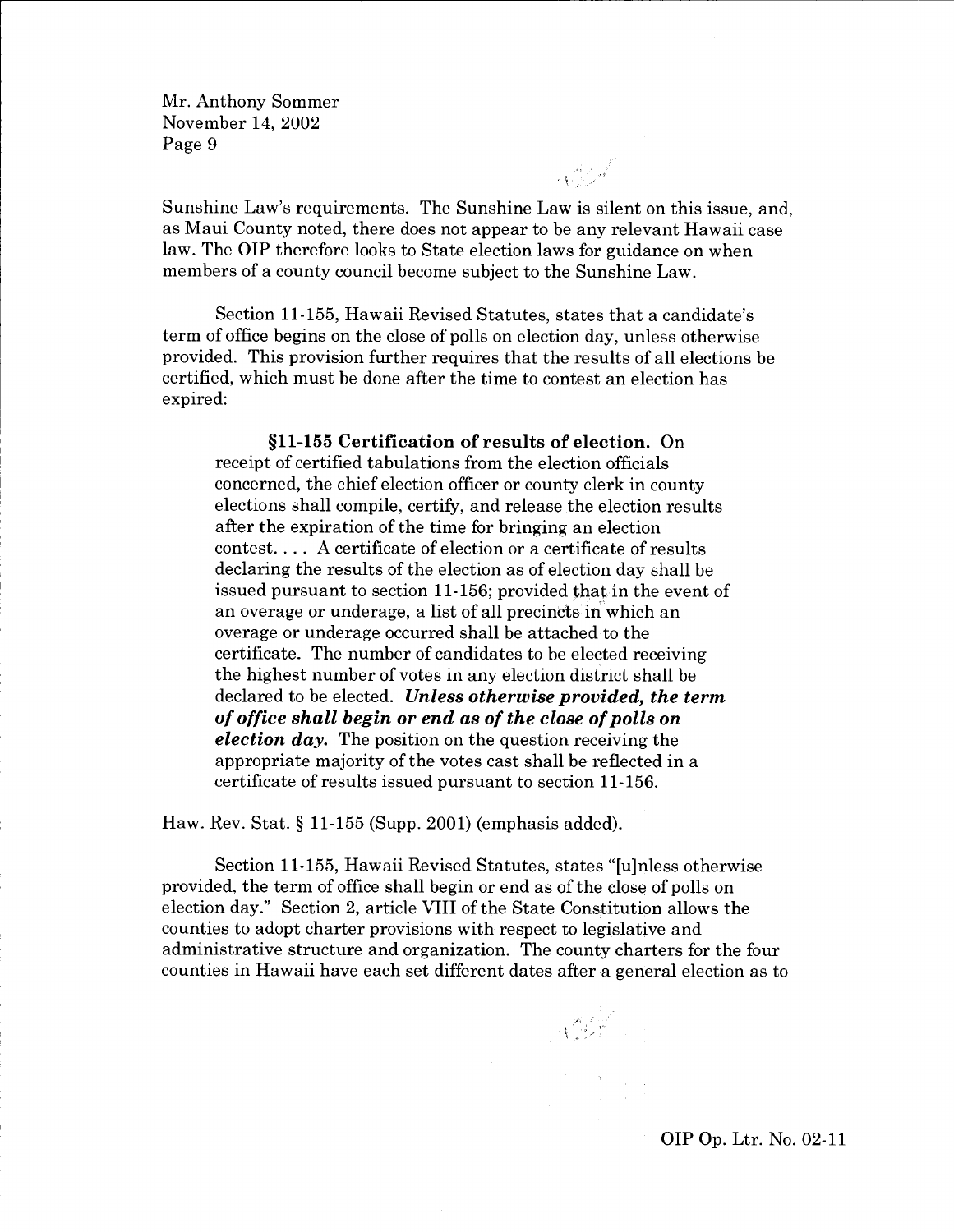when terms of office commence for newly elected members of a county council.<sup>5</sup>

The State Constitution mandates that statutory provisions that are general in allocating and rellocating powers and functions are superior to charter provisions. Haw. Const. art. VIII, g 2. While the OIP views section 11-155, Hawaii Revised Statutes, as a general law that allocates and reallocates the powers and functions of the county couneils by establishing a uniform starting date for a term of office, this section itself allows each county to set a different date for terms of office of councilmembers to commence.

Thus, because the State Constitution mandates that charter provisions are superior to statutory provisions regarding a county's legislative and administrative structure and organization, and despite the conclusion that section 11-155, Hawaii Revised Statutes, is a general law allocating power the functions of the county charter, the OIP must conclude that because section 11-155, Hawaii Revised Statutes, itself permits the charter provisions to set different start dates for terms of office, the charter provisions are not in conflict with section 11-155, Hawaii Revised Statutes. The OIP thus concludes that councilmembers'terms of office begin in accordance with the dates set by the county charters, as permitted by section 11-155, Hawaii Revised Statutes.

The OIP is accordingly constrained to opine that councilmembers become subject to the Sunshine Law at the time their terms of office commence under their respective county charters, and not at the close of the polls on election day. The fact that each county charter specifies when councilmembers' terms of office begins is a determining factor here. Had there not been such provisions, the OIP would likely have opined that councilmembers' terms of office begin at the close of the polls on election day, or upon certification of the election results under section 11-155, Hawaii Revised Statutes, and that they become subject to the Sunshine Law at that time.

See Rev. Charter of the County of Kauai art. III § 3.03 (rev. ed. 2000); Rev. Charter of the City and County of Honolulu art. III, § 3-102 (rev. ed. 2000); Rev. Charter of the County of Maui art. III, \$ 3-1 (rev. ed. 1999); Revised Charterofthe CountyofHawaiiart. III, S 3-2 (rev. ed.2000).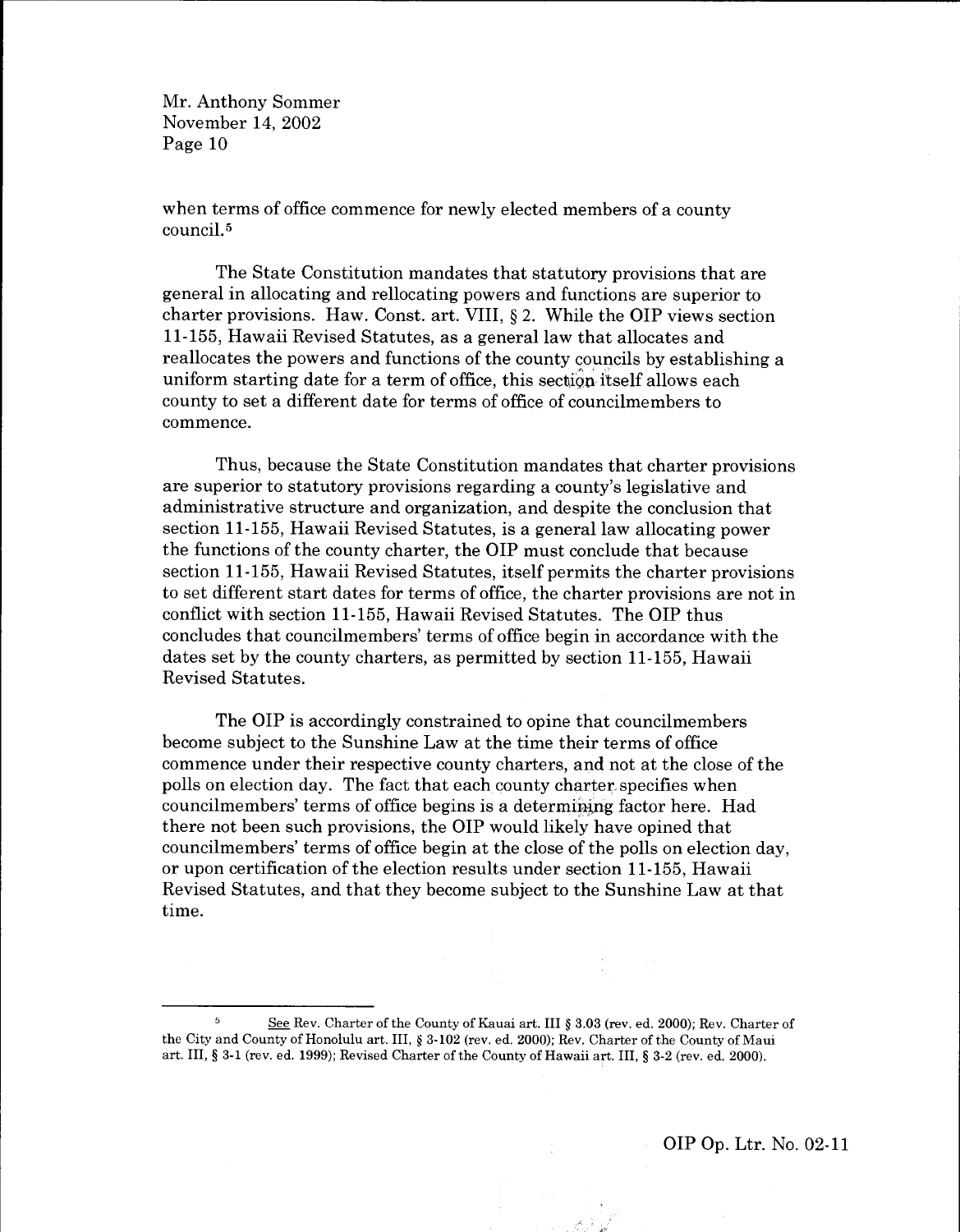IV. ASSEMBLING IN PRIVATE TO DISCUSS SELECTION OF BOARD OFFICERS

#### A. Less Than a Quorum

The Sunshine Law allows board members to communicate in limited circumstances called "permitted interactions" set forth at section 92-2.5, Hawaii Revised Statutes; and communications, interactions, discussions, investigations, and presentations described therein are not meetings for purposes of the Sunshine Law. Haw. Rev. Stat. g 92F-2.5(f) (Supp. 2001).

Section 92-2.5(c), Hawaii Revised Statutes, allows discussions between two or more members of a board, but less than the number of members which would constitute a quorum for the board, concerning the selection of the board's officers in private without limitation or subsequent reporting. In light of this clear provision, the OIP opines that less than a quorum of <sup>a</sup> council, whether officially in office or not, may meet privately and without limitation or subsequent reporting to discuss selection of board officers. The OIP believes that whether councilmembers have officially taken office is irrelevant, so long as the meeting is restricted to less than the number of members that would constitute a quorum.

#### B. Quorum

. . .

 $\ddotsc$ 

While the Sunshine Law clearly applies to councilmembers who have officially taken office, the Sunshine Law is silent on how to treat a quorum of board members who have not yet officially taken office, and wish to meet privately to discuss selection of board officers. Research into the legislative history of section 92-2.5(c), Hawaii Revised Statutes, found only the following:

Your Committee has . . . substituted the following provisions to increase board efficiency while remaining mindful of the sometimes competing interests of open government:

(4) Allowing discussions regarding selection of board officers

',;.'-,'l'

OIP Op. Ltr. No. 02-11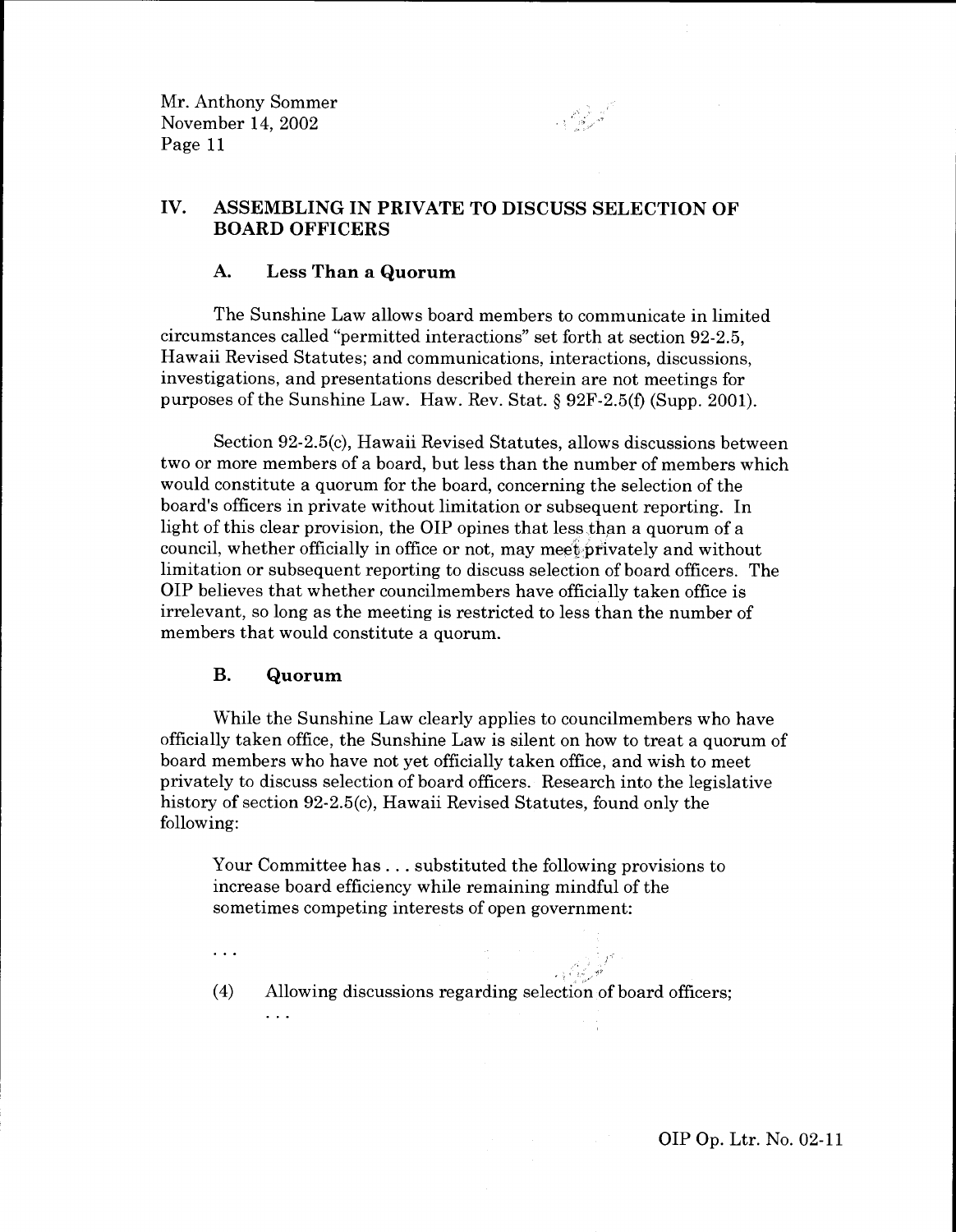S. Comm. Rep. No. 789-96, 18th Leg., 1996 Reg. Sess., Haw. H.J. 1838 (1996). This legislative history does not shed light on the issue of a quorum of councilmembers assembling privately before officially taking office to discuss selection of officers.

The OIP is thus of the opinion that the law as currently written creates an inadvertent loophole. That is, between the time that councilmembers are elected and the time they take office in accordance with a county charter, there is no requirement that they, comply with the Sunshine Law.

As a result of this loophole, a scenario like the following could arise: <sup>a</sup> quorum of newly elected councilmembers who have not yet taken office meet privately with contractors who convince them to pass a bill allowing development of property that is designated conservation land. Such <sup>a</sup> meeting would be illegal under the Sunshine Law only after the councilmembers officially take office. After these newly elected councilmembers do take office, they pass the proposed measure based on the private conversations they had prior to taking office.<sup>6</sup>

Such a scenario, although technically not illegal under the Sunshine Law, would go against its very policies:

592-1 Declaration of policy and intent. In <sup>a</sup> democracy, the people are vested with the ultimate decisionmaking power. Governmental agencies exist to aid the people in the formation and conduct of public policy. Opening up the governmental processes to public scrutiny and participation is the only viable and reasonable method of protecting the public's interest. Therefore, the legislature declares that it is the policy of this State that the formation and conduct of public policy the discussions, deliberation, decisions, and action of governmental agencies - shall be conducted as openly as possible. To implement this policy the legislature declares that:

> $(1)$  It is the intent of this part to protect the peoples' right to know;

 $6$  The OIP notes that this hypothetical scenario is not meant to reference an actual event, but is merely an example of what could happen under the current wording of the law.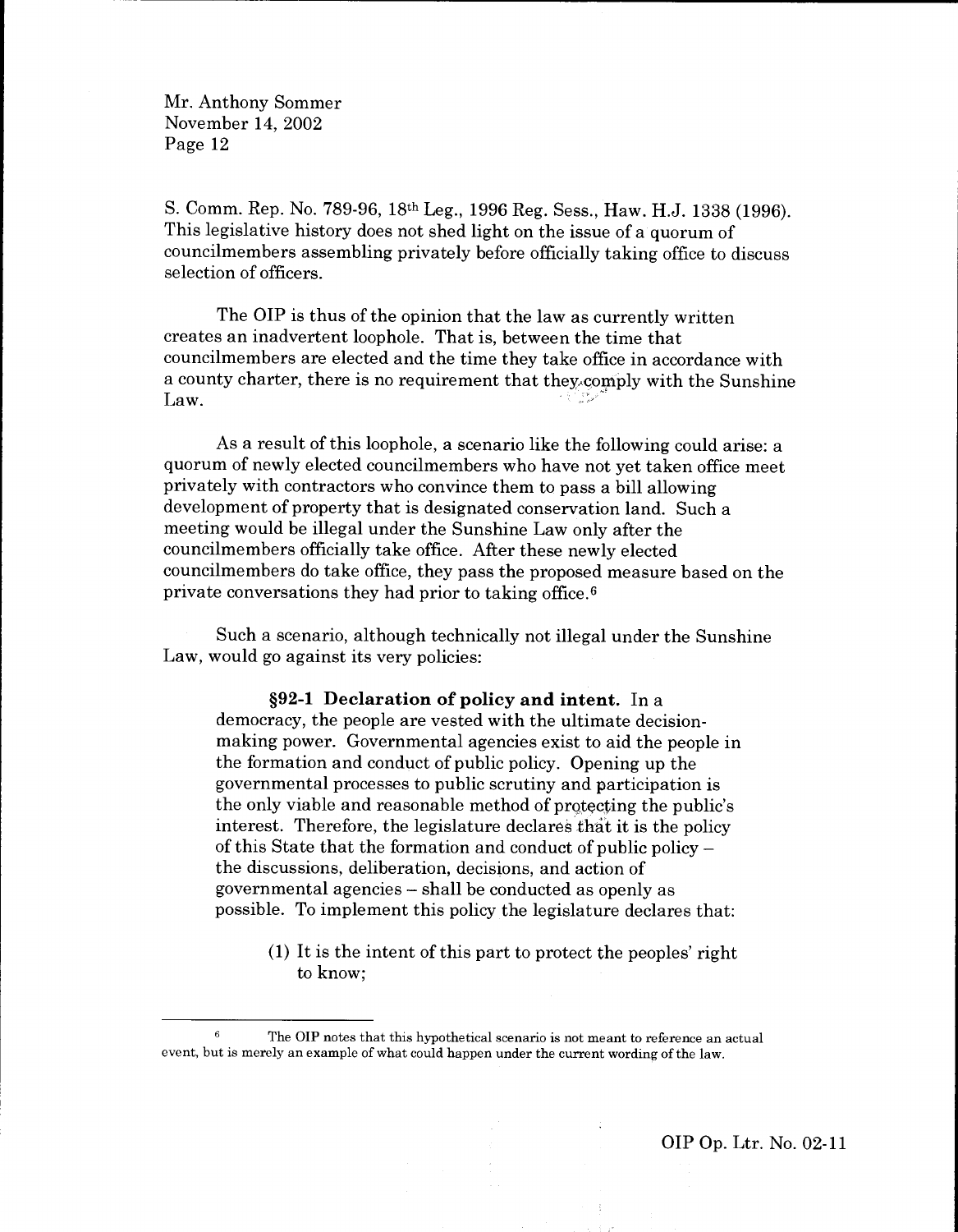- (2) The provisions requiring open meetings shall be liberally construed; and
- (3) The provisions providing for exceptions to the open meeting requirements shall be strictly construed against closed meetings.

Haw. Rev. Stat. \$ 92-1 (1993).

. . .

Case law in other jurisdictions is sparse on how to treat newly elected members of a board whose terms have not commenced, and who plan to assemble. Courts have gone both ways on whether newly elected members of a council should act in accordance with open meetings laws prior to officially taking office.

In Florida, two councilmen-elect met with a current councilman privately, without regard to that State's open meetings provisions. The court rejected the argument that there was no meeting under the open meetings law:

In order for there to be a violation of [the Florida open meetings] law], a meeting between two or more public officials must take place which is violative of the statute's spirit, intent, and purpose. The obvious intent of the Government,in the Sunshine Law, supra, was to cover any gathering of some of the members of a public board where those members discuss some matters on which foreseeable action may be taken by the board.

To adopt this viewpoint [that councilmen-elect are not subject to the open meetings law] would in effect permit as in the case sub judice members-elect of a public board or commission to gather with impunity behind closed doors and discuss matters on which foreseeable action may be taken by that board or commission in clear violation of the purpose, intent, and spirit of the Government in the Sunshine Law.

We find the position untenable to hold on the one hand that Florida Statute 286.011 is applicable to elected board or commission members who have been officially sworn in and on

 $\sim \nu_{\rm B} \lesssim \kappa^2$ 

OIP Op. Ltr. No. 02-Il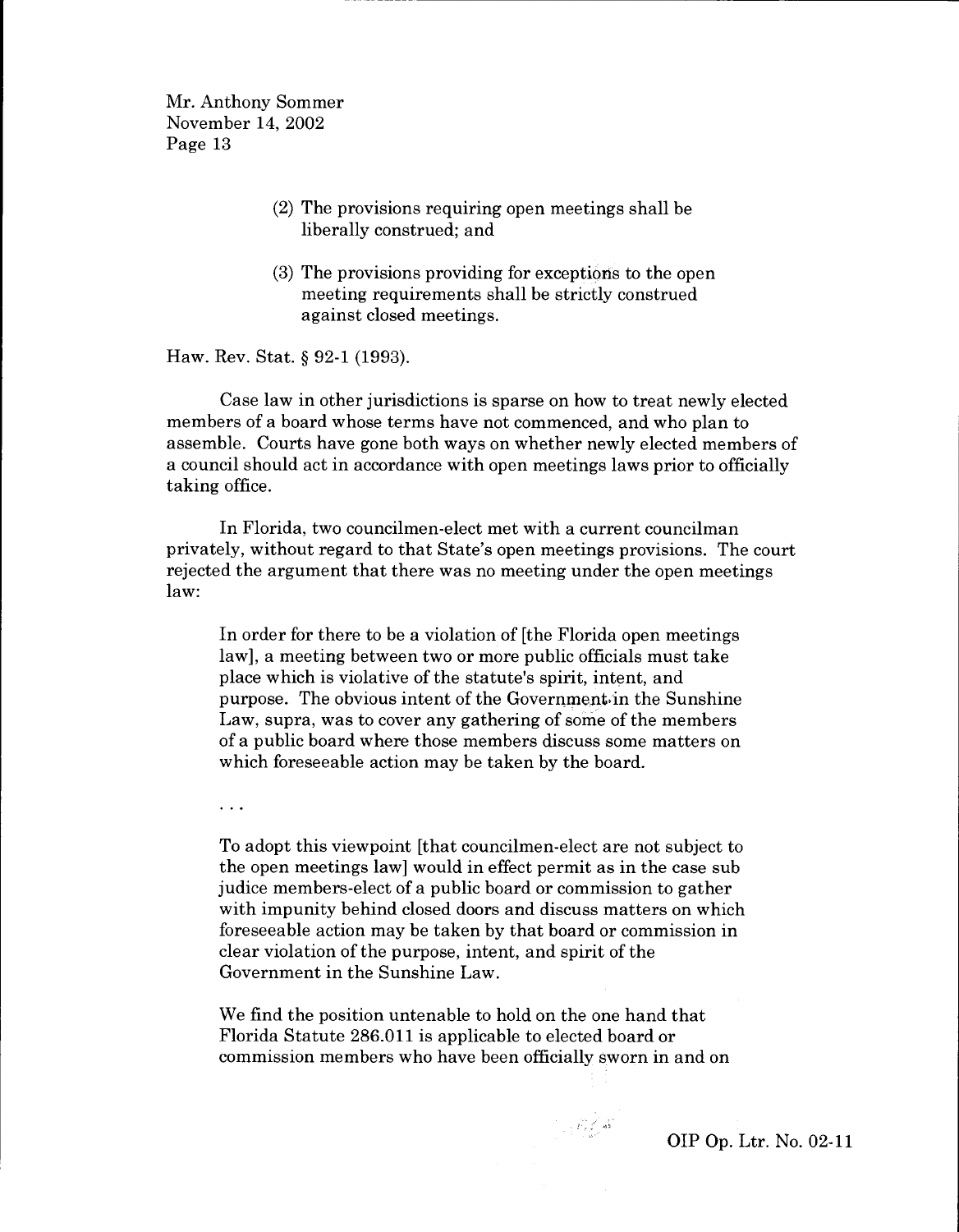the other hand inapplicable to members-elect who as yet merely have not taken the oath of public office. An individual upon immediate election to public office loses his status as a private individual and acquires the position more akin to that of a public trustee.

فللركبية

Therefore, we hold that members-elect of boards, commissions, agencies, etc. are within the scope of the Government in the Sunshine Law. To hold otherwise would be to frustrate and violate the intent of the statute which "having been enacted for the public benefit, should be interpreted most favorably to the  $\mathbf{public."}$ 

Hough v. Stembridee, 278 So. 2d 288, 289-290 (FIa. App. 1973) ("Housh") (citations omitted).

More recently, the court in Wood v. Battle Ground School District, 2001 Wash.App.LEXIS 1638 ("Wood"), held that the Washington open meetings law ("OMPA') did not cover persons elected but not yet sworn into public office. Wood at 1. The court found that OMPA is, at most, ambiguous as to its application to members-elect. Id. at 11. The court reasoned that although OMPA defines "action" broadly, nothing suggests that memberselect have the power to transact a governing body's official business before they are sworn in. Id. Thus, the court found that members-elect are not "members" of a governing body with authority to take "action." Id.

In keeping with the Sunshine Law's policies supporting open government, the OIP prefers the conclusion reached by the Florida court, that an individual loses his status as a private individual and acquires a position more akin to that of a public trustee upon election to public office. Hough at 289. While the Sunshine Law appears to have a loophole that allows newlyelected councilmembers who have not yet officially taken office to meet privately as a body to discuss selection of officers, such a scenario would clearly not be allowed once the councilmembers offrcially take office. The OIP therefore **strongly recommends**, based on the spirit and intent of the Sunshine Law, that a quorum of members-elect of a board not meet privately prior to officially taking office to discuss selection of board officers. Again, the fact that each county's charter specifies when councilmembers' terms of office begin is a determining factor. Had there been no such provisions, the OIP would likely have opined that councilmembers' terms of office begin at the close of the polls on election day, or upon certification of election results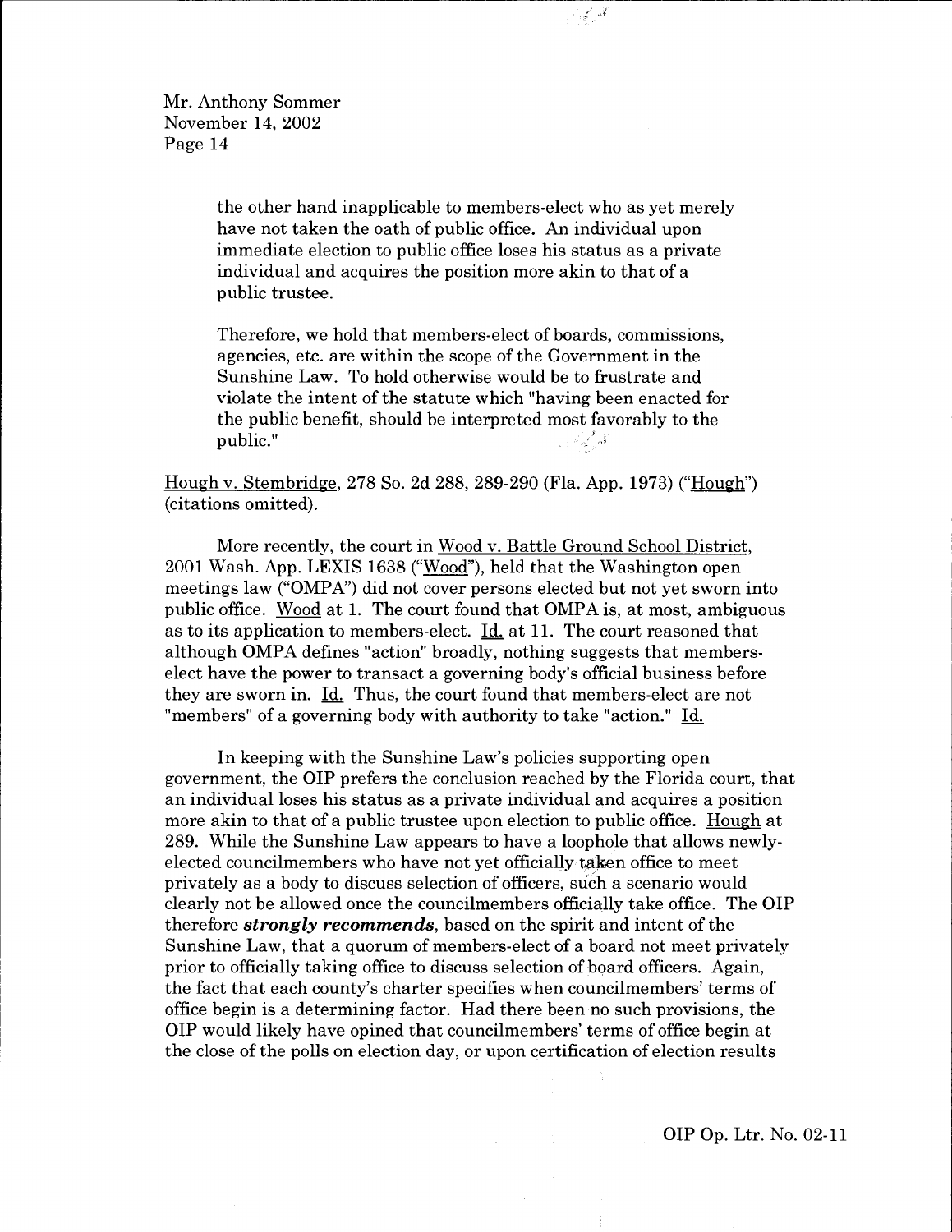under section 11-155, Hawaii Revised Statutes, and that they become subject to the Sunshine Law at that time. The OIP believes this recommendation is in accordance with the policy and intent of Hawaii's Sunshine Law quoted<br>above.

## C. Legislative Amendment

The OIP recommends that the Legislature clarify its intent on this issue. Such a statute was enacted by the California Legislature:

Any person elected to serve as a member of a legislative body who has not yet assumed the duties of office shall conform his or her conduct to the requirements of this chapter and shall be treated . . . as if he or she has already assumed office.

Cal. Gov't Code \$ 54952.1 (1994).7

#### **CONCLUSION**

The obligations of the Sunshine Law are not imposed upon an elected councilmember until he or she begins the term of office as set forth in each county charter.

Less than a quorum of a board, whether or not officially in office, may meet privately and without limitation or subsequent reporting to discuss selection of board officers, under section 92-2.5(c), Hawaii Revised Statutes. Whether board members have been sworn into office is irrelevant, so long as the meeting is restricted to less than the number of members that would constitute a quorum.

While the OIP is of the opinion that it is not illegal for a quorum of newly elected members of a council to meet privately to discuss selection of officers prior to commencement of their terms of office, the OIP also believes

In 216 Sutter Bay Assoc. v. County of Sutter, 68 Cal Rptr. 2d 492, 58 Cal App. 4th 860 (1997) ("Sutter Bay"), a current member of the county board of supervisors met with two members-elect in 1992, prior to their being sworn in. The California open meetings law was amended shortly thereafter to apply to members-elect. The court held that the 1994 amendment to the open meetings law expressly applied its provisions to members-elect. Sutter Bav at878. This indicated a legislative intent to change what previously had only applied to current board members. Id. As the meeting at issue took place prior to the amendments to the law, the court reasoned that it did not apply to then members-elect. Id. The Wood court concurred with the Sutter Bay court that it is "for the Legislature, not the judiciary, to determine a basic legislative question such as whether [members-elect are] covered." Wood at 11.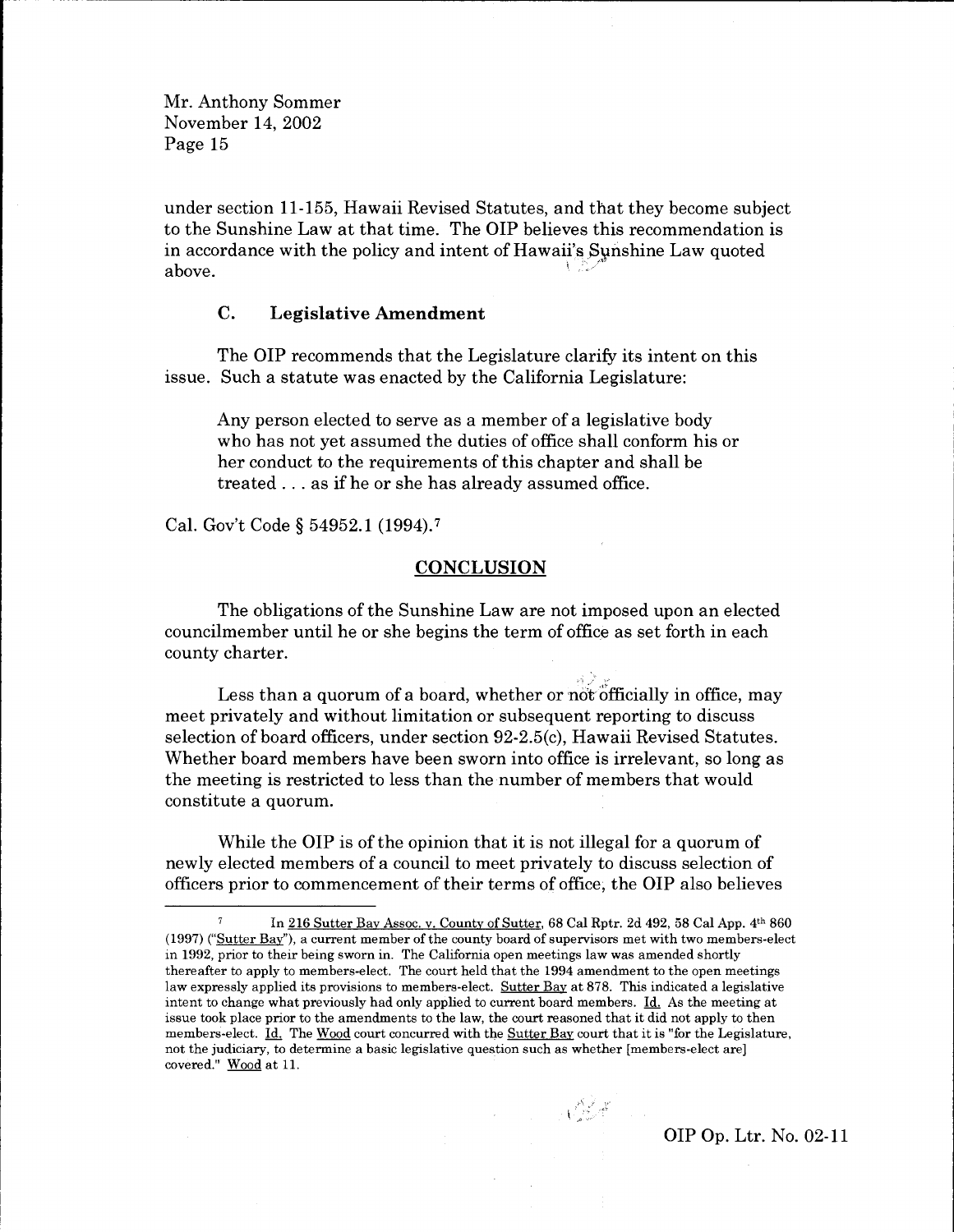this result arises from an unintended loophole in the Sunshine Law. Therefore, for the reasons set forth above, the OIP strongly recommends that a quorum of members-elect of a board not assemble privately prior to officially taking office to discuss selection of board officers, in keeping with the spirit of the Sunshine Law.

Very truly yours,

Carlotta Dias Staff Attorney

 $\triangle$ PPROVED:

Moya T. Davenport Gray Director

CMD: ankd

cc: Honorable Ronald D. Kouchi, Chair, Kauai County Council Honorable Dain P. Kane, Acting Chair, Maui County Council Honorable John DeSoto, Chair, Honolulu City Council Honorable James B. Takayesu, Corporation Counsel, County of Maui Amy Esaki, Deputy County Attorney, Office of the County Attorney, County of Kauai James S. Williston, Supervising Attorney, Office of Council Services, City and County of Honolulu David Raatz, Legislative Attorney, Office of Council Services, County of Maui

نسر مسيح<br>أمر مسيح

OIP Op. Ltr. No. 02-11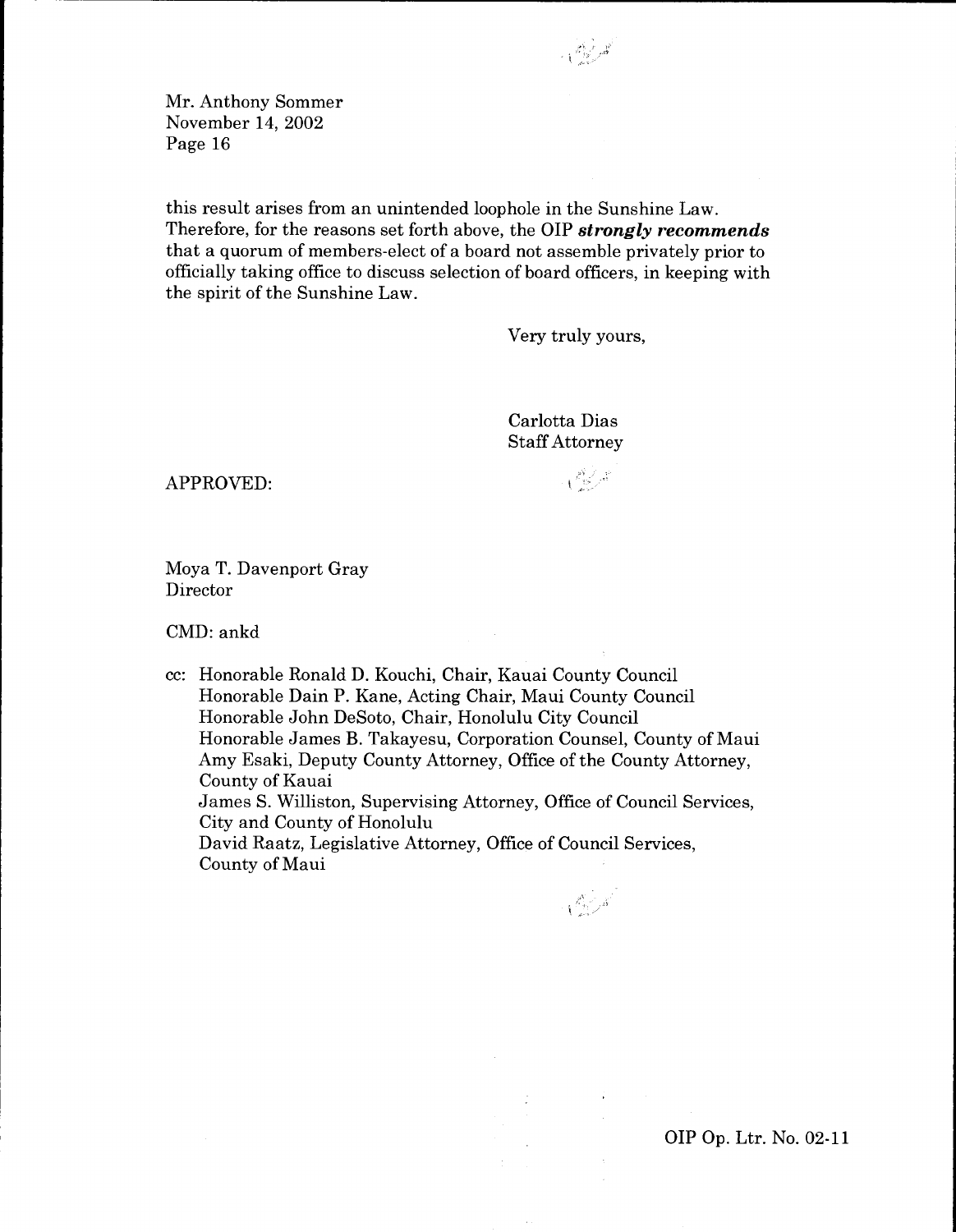LINDA LINGLE **MAYOR** 



ニベ P SCHMIDT CORPORATION COUNSEL

## DEPARTMENT OF THE CORPORATION COUNSEL

**COUNTY OF MAUI** 200 SOUTH HIGH STREET WAILUKU. MAUI, HAWAII 96793 **TELEPHONE (808) 243-7740 . FAX (808) 243-7152** 

November 25, 1998

MEMO TO: Honorable Patrick S. Kawano, Council Chair

F R O M: J.P. Schmidt, Corporation Counsel (1)

SUBJECT: ORGANIZATION MEETING PROCEDURES

This memo is in response to your memo dated November 16. 1998, asking if the Sunshine Law, HRS Chapter 92, applies to individuals who were recently elected to the Maui County Council, before their terms begin on January 2, 1999.

It is the opinion of this office, that the answer is no, the Sunshine Law does not apply to individuals until they actually become members of a board that is subject to the Sunshine Law. Individuals who were elected may meet and discuss matters without regard to the Sunshine Law until they begin serving their terms as members of Council.

Those individuals who currently are council members and are also elected to the next Council to begin on January 2, 1999, must be careful not to discuss any matters that are currently on the current Council's agenda. Current council members discussing matters that are on the current Council and Council Committees agendas are subject to the Sunshine Law. Current council members who were elected to the next Council may discuss matters of concern to the next Council without regard to the Sunshine Law since they are not yet members of the next Council.

The organization of the next Council is clearly a matter in which the current council has no interest or concern. Therefore, the organization of the next Council may be discussed by any of the individuals elected in November, whether or not they are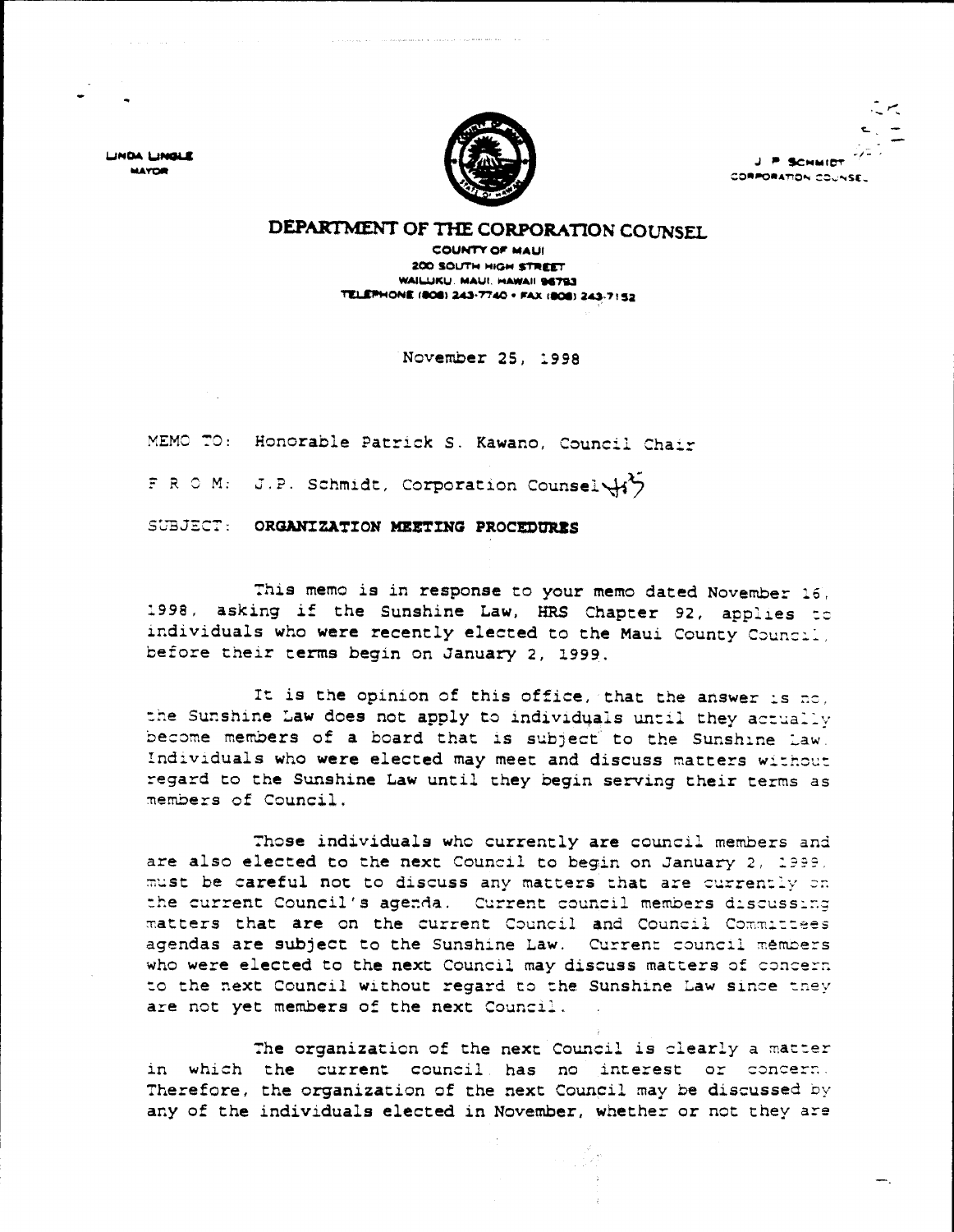Honorable Patrick S. Kawano, Chair November 25, 1998 Page 2

currently sitting on the current Council. These discussions are not subject to the Sunshine Law. After January 2, 1999, when the council members' terms begin, the organization of the Council must be discussed in accordance with the Sunshine Law. Please note that less than a quorum of council members may meet and discuss the selection of council officers in accordance with HRS §92-14 (c).

If you have any further questions on this matter, please do not hesitate to contact me.

 $JPS:  $\mathsf{KO}$$ s:\clerical\kao\council\mem\organize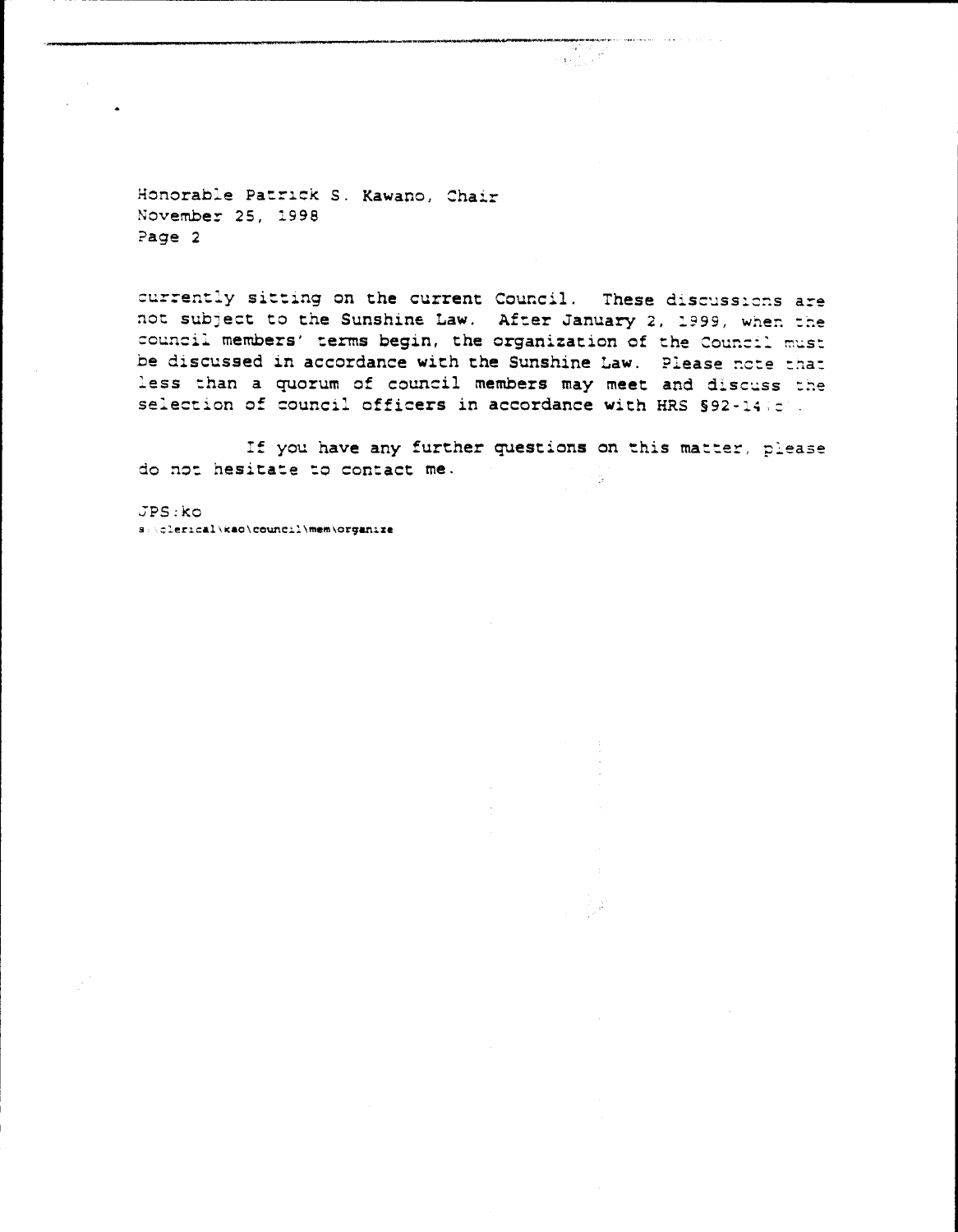$\frac{1}{\sqrt{2}}$ Council Chair Patrick S. Kawano

Council Vice-Chair James "Kimo" Apana

**Council Members** Alan M Arakawa J. Kalani English

 $\mathbb{C}$ 

Alice L. Lee Dennis Y. Nakamura Wayne K. Nishiki Charmaine Tavares



**COUNTY COUNCIL COUNTY OF MAUL** 

200 S. HIGH STREET

WAILUKU, MAUI, HAWAII 96793

November 16, 1998

Ken R. Fukuoka Director of Council Services

**CONPUTATION** 

493 707 17 高原49

 $u$ es

 $\label{eq:4} \frac{1}{\sqrt{2}}\left(\frac{1}{\sqrt{2}}\right)^{\frac{1}{2}}\sqrt{2}$ 

MEMO TO: J. P. Schmidt **Corporation Counsel** Patrick S. Kawano FROM: Council Chair

SUBJECT: ORGANIZATION MEETING PROCEDURES

I have received a suggestion that the Council members who were recently elected should meet to discuss the organization of the new Council. I would like to request your advice regarding the Sunshine Law.

Specifically, do the Sunshine Law requirements of notice, testimony & minutes apply if the recently elected Council members gather to discuss the organization of the incoming Council? Does it matter whether the gathering includes less than a quorum of the incumbent Council members? (Please note that one of the current members, Riki Hokama, was sworn in today.)

I will appreciate receiving a written response as soon as possible. Thank you for your help.

Chr:981116a:kf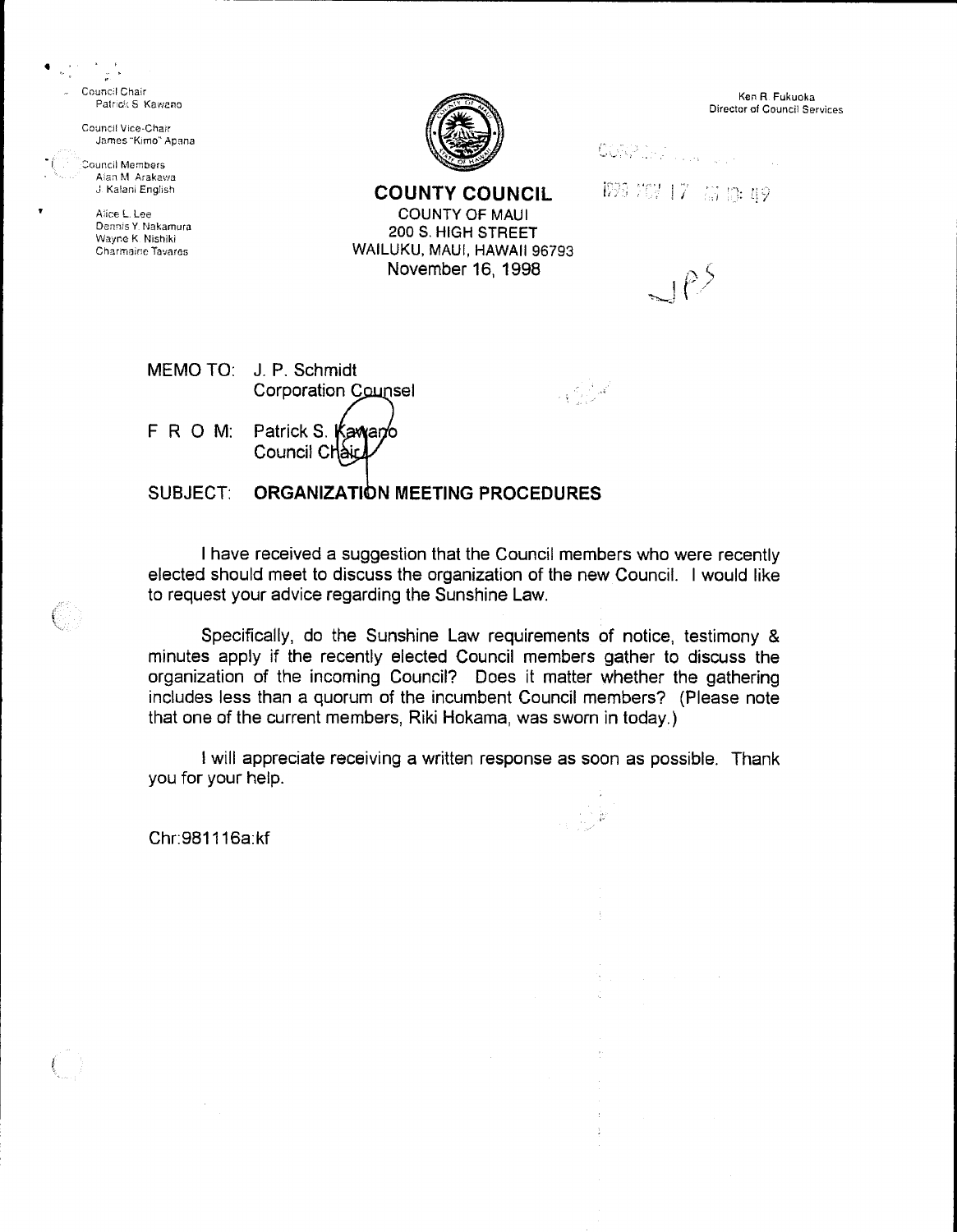**JAMES "KIMO" APANA** Mayor



**JAMES B. TAKAYESU Corporation Counsel** 

#### DEPARTMENT OF THE CORPORATION COUNSEL. COUNTY OF MAUI 200 SOUTH HIGH STREET WAILUKU, MAUI, HAWAII 96793 **TELEPHONE: (808) 243-7740**

April 12, 1999

|       | MEMO TO: Honorable Patrick S. Kawano, Council Chair |
|-------|-----------------------------------------------------|
| FROM: | James B. Takayesu, Corporation Counsel              |

SUBJECT: Open Meetings (PAF 99-125)

This is in response to your request of April 9, 1999, regarding the applicability of the "Sunshine Law" to organizational meetings held by Councilmembers elect prior to their being sworn in.

Please be advised that this department concurs with the position set forth in the former Corporation Counsel's letter of November 25, 1998, and your letter of April 9, 1999 to the Office of Information Practices ("OIP").

You are further advised that on April 9, 1999, I left a message for the OIP staff attorney informing her that I concur with your April 9, 1999 letter.

Should you have any questions, please feel free to contact me.

JBT:lak

S \CLERICAL\LAX\COUNCIL\HENDE\OPENHEET.EAM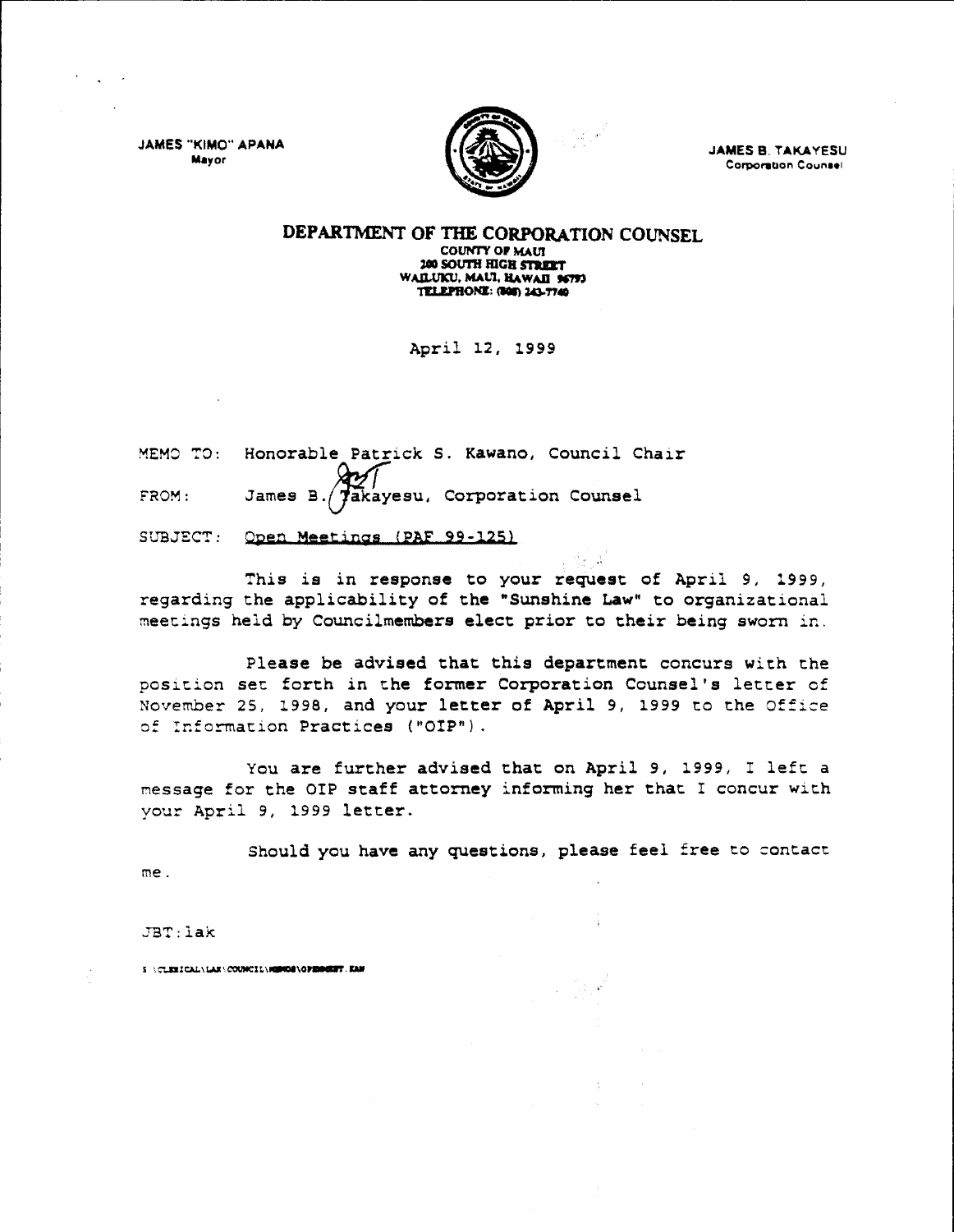upit pe

 $\gamma = 1/\sqrt{2}$ 

Director of Ducht (Selliges)<br>Then A Russian (S

Council Chair Patrick & Kawano

Council Arce-Chair Dain Pi-Kane

Presiding Officer Pro Tempore Dennis r. Nakamura i

Council Members Michael A. Davis - Kalani English John Wayne Enriques G. Riki Hokama Wayne K. Nishiki Charmaine Tavares



**COUNTY COUNCIL COUNTY OF MAUL** 200 S. HIGH STREET WAILUKU, MAUI, HAWAII 96793 April 9, 1999

Ms. Lorna L. Aratani, Esq. **Staff Attorney** Office of Information Practices 235 South Beretania Street, Room 304 Honolulu, Hawai'i 96813

Dear Ms. Aratani:

#### **SUBJECT: OPEN MEETINGS LAW (PAF 99-125)**

Thank you for the opportunity to comment on Mr. Anthony Sommer's request for an advisory opinion dated November 18, 1998.

My position is that the Open Meetings Law or Sunshine Law (Chapter 92) Hawai'i Revised Statutes) is inapplicable to the County Council prior to the members' being sworn in. This view is in accord with the legal opinion provided by former Corporation Counsel J.P. Schmidt in the attached memorandum dated November 25, 1998. I support Mr. Schmidt's conclusion for the reasons indicated in his memorandum and the following additional reasons:

- Legal research by the Council staff, including a review of  $\uparrow$ McQuillin's The Law on Municipal Corporations and a keyword search of state-court decisions on Westlaw, has failed to reveal a single judicial opinion in which a council member-elect was held to be subject to the legal responsibilities of office prior to actually taking office.
- The counties have the authority to dictate the terms of office for  $2<sub>1</sub>$ their respective elected officials. The County of Maui has determined that Council terms commence on January 2 of oddnumbered years.<sup>1</sup> Under the principles of home rule recognized by

 $\bar{z}$ 

<sup>&</sup>quot;The term of office of council members shall be for two years, beginning at twelve o'clock mendian on the second day of January following their election." § 3-2(5), Charter of the County of Maui (1999).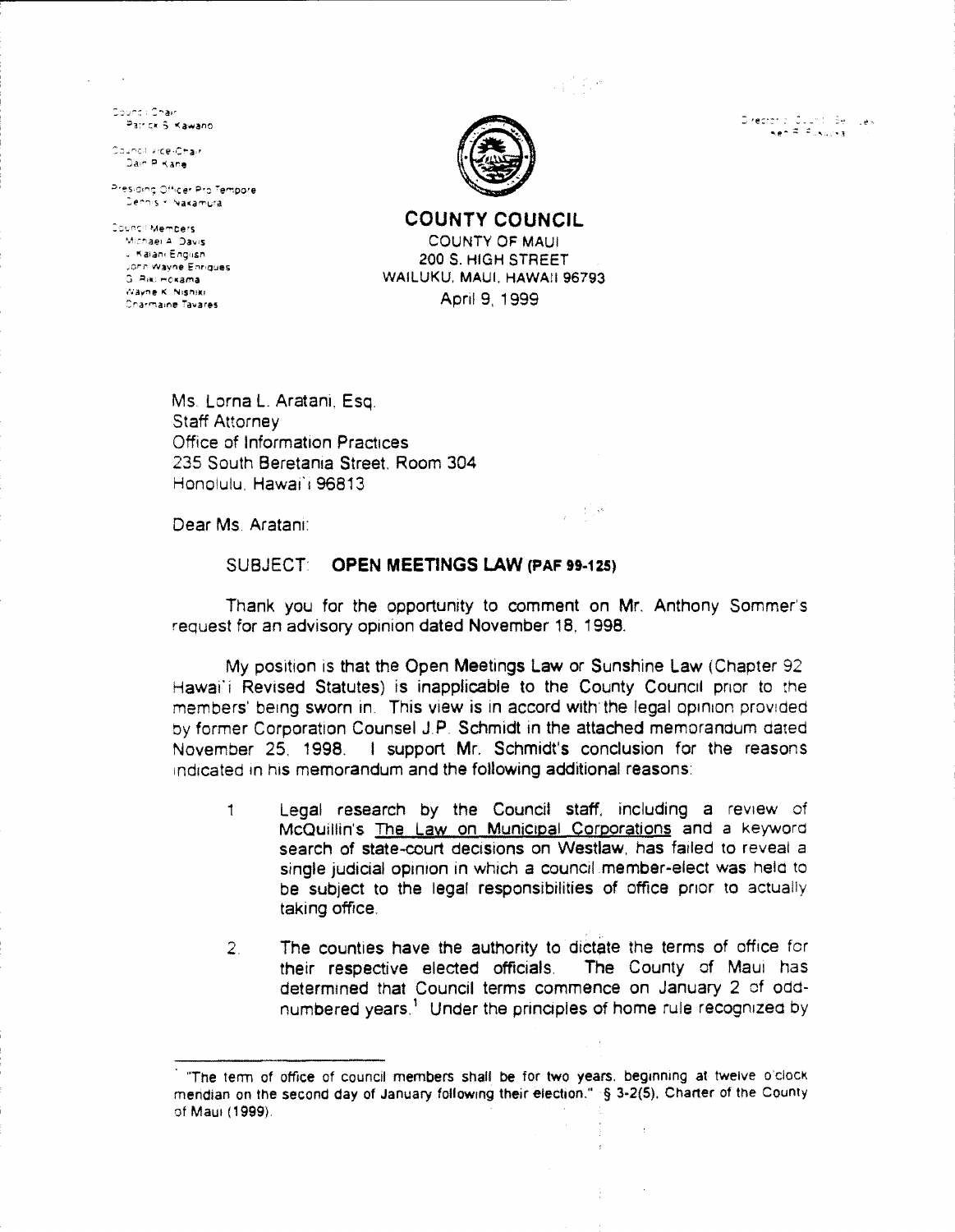Ms Lorna L. Aratani, Esq. Staff Attorney April 9, 1999 Page 2

> the Hawai'i Constitution,<sup>2</sup> no State statute can effectively turn. election day into the first day of a new Council term.

- $3<sub>1</sub>$ At any given time, there is only one Maui County Council. Even after election day, the previously elected Council remains the only Council until January 2. lt would defy logic to conclude that there are two Councils from election to inauguration day. Only the Council that has already been sworn into office can reasonably be considered a "board" under Section 92-2, Hawai'i Revised Statutes.
- $\overline{4}$ Newly elected council members lack the means of complying with the Sunshine Law's requirements, including the publication of meeting notices and minutes, because they do not yet have control over any government office or employea. ln the absence of <sup>a</sup> budget or e staff, how can a "coundi" achieve compliance? ln the absence of its members taking an oath of office, how can a "council" take any official action? Members who have not yet taken office even the lack the ability to truly conduct a public meeting prior to taking office. They do not control any public facility. Therefore, it would be impossible for newly elected council members to comply with the Sunshine Law. I submit, therefore, that it would be unfair and absurd to find that the Chapter 92 applies to council members before they take office.
- $5<sub>1</sub>$ Under HRS Subsection 92-2(1), only bodies with "supervision, control, jurisdiction or advisory power aver specific matters" are deemed boards covered by the Sunshine Law. Simply put, before taking office, council members lack any supervision, control. jurisdiction or advisory over any official county matter. Thus, by the plain terms of the statute, newly elected council members do not comprisa a board until they lake office.
- A rule that effectively prevents private citizens (i.e., elected officials who have not yet assumed power) from meeting with one another would probably violate the Constitutional right to free association, in  $6<sub>1</sub>$

<sup>&</sup>quot;Charter provisions with respect to a political subdivision's executive, legislative and administrative structure and organization shall be superior to statutory provisions, subject to the authority of the legislature to enact general laws allocating and reallocating powers and functions." Art. VII, § 2, Haw. Const.